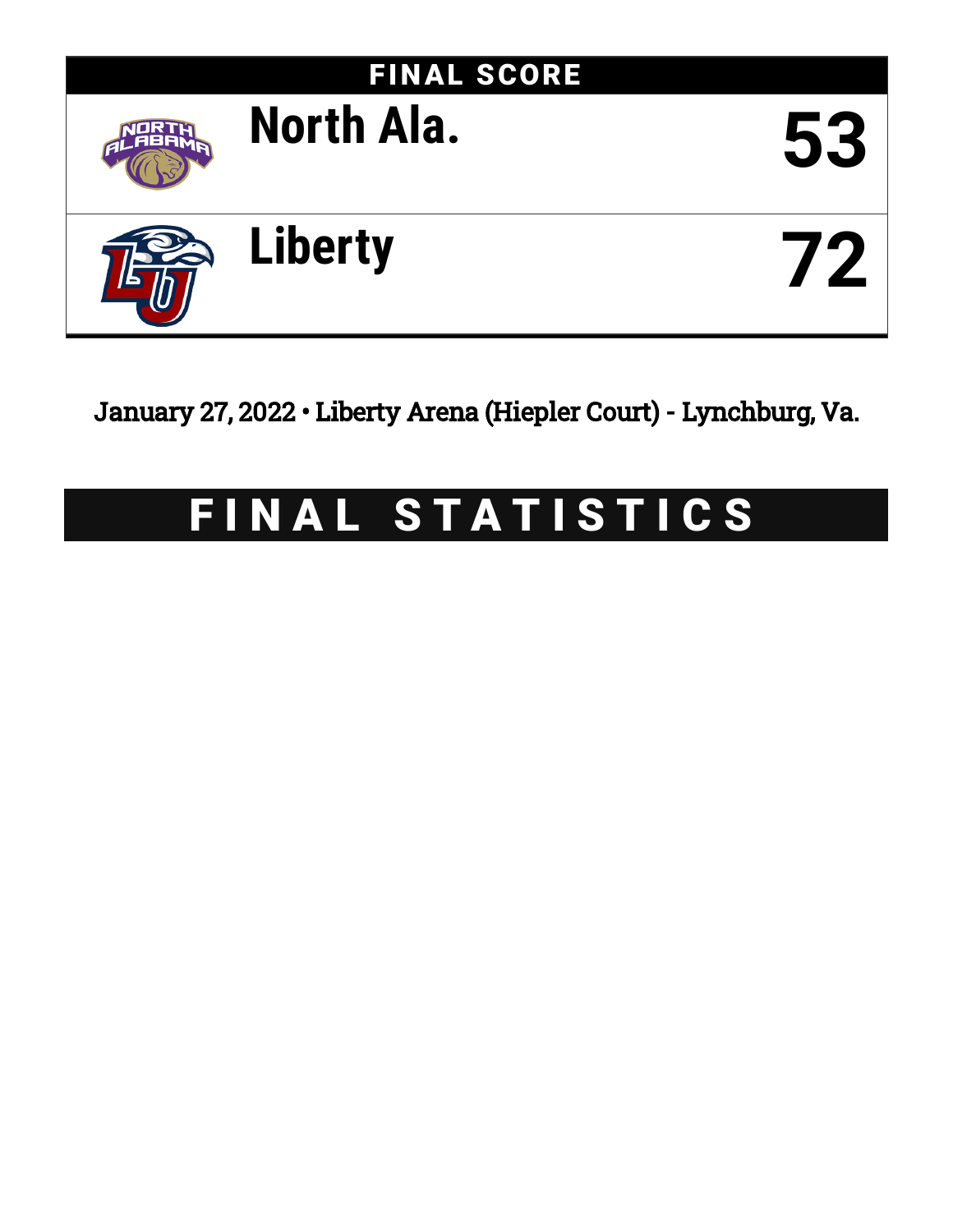### **Official Box Score North Ala. vs Liberty Game Totals -- Final Statistics January 27, 2022 at Liberty Arena (Hiepler Court) - Lynchburg, Va.**



## **North Ala. 53**

| No.               | Plaver                   | S | <b>Pts</b> | FG.      | 3FG      | FT       | 0R             | DR. | TR             | PF            | A | TO           | <b>Blk</b> | Stl         | Min | $+/-$ |
|-------------------|--------------------------|---|------------|----------|----------|----------|----------------|-----|----------------|---------------|---|--------------|------------|-------------|-----|-------|
| 00                | SOUCIE, WILL             | G | 6          | $2 - 5$  | $0 - 0$  | 2-4      |                | 4   | 5              | 3             | 0 | 2            | $\Omega$   | 0           | 28  | $-7$  |
| 02                | ORTIZ, DANIEL            | G | 8          | $3 - 13$ | $2 - 8$  | $0 - 2$  | 0              | 1   | 1              | $\Omega$      | 0 | $\mathbf{0}$ | $\Omega$   | 2           | 23  | $-10$ |
| 03                | <b>BLACKMON, JAMARI</b>  | G | 11         | $4 - 12$ | $1 - 4$  | $2 - 2$  | 0              | 3   | 3              | 0             | 0 | 2            | 0          | 1           | 28  | $-17$ |
| $12 \overline{ }$ | CHATMAN, ISAAC           | F | 2          | $1 - 2$  | $0 - 0$  | $0 - 0$  | 0              | 2   | $\overline{2}$ | $\mathcal{P}$ |   |              | 0          | 1           | 30  | $-4$  |
| 33                | <b>FORREST, DAMIAN</b>   | F | 4          | $2 - 5$  | $0 - 0$  | $0 - 1$  | $\overline{2}$ | 6   | 8              | 3             | 0 | 0            |            | 2           | 28  | -10   |
| 01                | <b>BROWN, DETALIAN</b>   | G | 5          | $2 - 7$  | $1 - 4$  | $0 - 0$  | 0              | 0   | $\mathbf{0}$   | $\Omega$      | 0 | $\Omega$     | $\Omega$   | 0           | 17  | $-11$ |
| 04                | FIGUEROA, OMAR           | G | 0          | $0 - 0$  | $0 - 0$  | $0-0$    | 0              | 0   | 0              | 0             | 0 | 0            | 0          | $\mathbf 0$ | 4   | $-3$  |
| 11                | BRIM, C.J.               | G | 14         | 4-10     | $1 - 2$  | $5-6$    | 0              | 3   | 3              | $\mathcal{P}$ | 3 | 2            | $\Omega$   | 1           | 22  | $-19$ |
| 24                | MATIC, ALEKSA            | G | 3          | $1 - 3$  | $1 - 3$  | $0-0$    | 0              | 0   | $\mathbf{0}$   | 1             | 0 | $\Omega$     | $\Omega$   | 0           | 7   | 0     |
| 34                | <b>HOWELL, DALLAS</b>    | F | $\Omega$   | $0 - 2$  | $0 - 1$  | $0 - 0$  | 0              | 1   | 1              | 1             | 0 | 0            | 0          | 0           | 3   | $-7$  |
| 35                | <b>MOMAR CISSE, PAPE</b> | F | 0          | $0 - 0$  | $0 - 0$  | $0 - 0$  | 0              |     |                | 2             | 0 | 0            | 0          | 0           | 9   | $-7$  |
|                   | <b>TEAM</b>              |   |            |          |          |          | 4              | 0   | 4              | $\Omega$      |   |              |            |             |     |       |
|                   | <b>TOTALS</b>            |   | 53         | 19-59    | $6 - 22$ | $9 - 15$ | 7              | 21  | 28             | 14            | 4 | 8            |            |             | 198 |       |

| <b>Shooting By Period</b><br>Period | FG        | FG%   | 3FG      | 3FG%  | FT       | FT%      | Deadball Rebounds: 2,0<br>Last FG: 2nd-00:24              |
|-------------------------------------|-----------|-------|----------|-------|----------|----------|-----------------------------------------------------------|
| 1st Half                            | 10-30     | 33%   | $4 - 10$ | 40%   | $0 - 3$  | 00%      | Biggest Run: 10-0                                         |
| 2nd Half                            | $9 - 29$  | 31%   | $2 - 12$ | 17%   | $9 - 12$ | 75%      | Largest lead: By 2 at 1st-19:32<br>Technical Fouls: None. |
| Game                                | $19 - 59$ | 32.2% | $6 - 22$ | 27.3% | $9 - 15$ | $60.0\%$ |                                                           |

# **Liberty 72**

| No. | Player                   | S  | Pts           | FG       | 3FG      | FТ        | ΟR           | DR | TR           | PF       | A            | TO | Blk          | Stl      | Min            | $+/-$ |
|-----|--------------------------|----|---------------|----------|----------|-----------|--------------|----|--------------|----------|--------------|----|--------------|----------|----------------|-------|
| 02  | MCGHEE, DARIUS           | G  | 18            | $7 - 18$ | $3 - 10$ | $1 - 1$   | 0            | 6  | 6            | 2        |              | 4  | 0            |          | 34             | 15    |
| 22  | RODE, KYLE               | F. | 17            | $6-9$    | $1 - 2$  | $4 - 4$   |              |    | 8            |          | 5            | 2  | $\mathbf{0}$ | 0        | 31             | 17    |
| 23  | <b>VENZANT, JOSEPH</b>   | G  | 3             | $0 - 1$  | $0 - 1$  | $3 - 4$   | $\mathbf{0}$ | 8  | 8            | 3        | 0            |    |              | 3        | 29             | 15    |
| 32  | PRESTON, BLAKE           | F. | 13            | $5-5$    | $0 - 0$  | $3 - 4$   | $\Omega$     | 5  | 5            |          |              |    | 0            | 0        | 22             | 10    |
| 33  | ROBINSON, SHILOH         | F  | 10            | $3-6$    | $2 - 3$  | $2 - 2$   | 1            | 3  | 4            |          | 0            | 3  | 2            |          | 34             | 13    |
| 01  | PEEBLES, BRODY           | G  | 9             | $3 - 5$  | $1 - 1$  | $2 - 2$   | $\Omega$     | 0  | $\mathbf{0}$ | 1        | 4            | 2  | $\mathbf{0}$ | 0        | 29             | 14    |
| 03  | <b>WARFIELD, ISIAH</b>   | G  | $\mathcal{P}$ | $1 - 1$  | $0 - 0$  | $0-0$     | $\Omega$     | 1  | 1            | 3        | 0            | 0  | 0            | 0        | 12             | 6     |
| 04  | <b>BURGGRAF, STEPHEN</b> | G  | $\Omega$      | $0 - 0$  | $0 - 0$  | $0 - 0$   | $\Omega$     | 0  | $\Omega$     | 0        | $\mathbf{0}$ | 0  | $\Omega$     | $\Omega$ | $\Omega$       | 1     |
| 11  | JACKSON, JONATHAN        | G  | $\Omega$      | $0 - 0$  | $0 - 0$  | $0 - 0$   | 0            |    |              | 0        | 0            | 0  | 0            | 0        | $\overline{2}$ | 1     |
| 13  | MOORE, DJ                | G  | 0             | $0 - 1$  | $0 - 0$  | $0 - 0$   | $\Omega$     | 3  | 3            | 0        | 1            | 0  | $\Omega$     | $\Omega$ | 6              | 3     |
|     | <b>TEAM</b>              |    |               |          |          |           | $\Omega$     | 3  | 3            | $\Omega$ |              | 0  |              |          |                |       |
|     | <b>TOTALS</b>            |    |               | 72 25-46 | $7 - 17$ | $15 - 17$ | $2^{\circ}$  | 37 | 39           | 12       | 12           | 13 | 3            |          | 5 198          |       |
|     |                          |    |               |          |          |           |              |    |              |          |              |    |              |          |                |       |

| Game                                | 25-46     | 54.3% | 7-17  | 41.2% | 15-17 | 88.2% |  |
|-------------------------------------|-----------|-------|-------|-------|-------|-------|--|
| 2nd Half                            | $13 - 23$ | 57%   | 4-8   | 50%   | 7-9   | 78%   |  |
| 1st Half                            | 12-23     | 52%   | $3-9$ | 33%   | 8-8   | 100%  |  |
| <b>Shooting By Period</b><br>Period | FG        | FG%   | 3FG   | 3FG%  | FT    | FT%   |  |

*Deadball Rebounds:* 0,0 *Last FG:* 2nd-00:35 *Biggest Run:* 12-0 *Largest lead:* By 21 at 2nd-00:35 *Technical Fouls:* None.

| Game Notes:                                          | <b>Score</b>                                                   | 1st | 2nd | тот               | <b>Points</b> |
|------------------------------------------------------|----------------------------------------------------------------|-----|-----|-------------------|---------------|
| Officials: Jason Baker, Scott Bennett, Anthony Eades | UNA                                                            | 24  | 29  | 53                | In the Paint  |
| Start Time: 07:00 PM ET                              | LIB                                                            | 35  | 37  | 72                | Off Turns     |
| Conference Game;                                     |                                                                |     |     |                   | 2nd Chance    |
|                                                      | UNA led for 0:30. LIB led for 33:50.<br>Come was find for Eide |     |     | <b>Fast Break</b> |               |

**Game was tie**<br>Times tied: 4 **S. To.**<br>Lead Changes: **1** 

| <b>Points</b>     | <b>UNA</b>     | LIB            |
|-------------------|----------------|----------------|
| In the Paint      | 18             | 34             |
| Off Turns         | 8              |                |
| 2nd Chance        | 1              |                |
| <b>Fast Break</b> | 10             | 2              |
| Bench             | 22             | 11             |
| Per Poss          | 0.779<br>24/68 | 1.161<br>32/62 |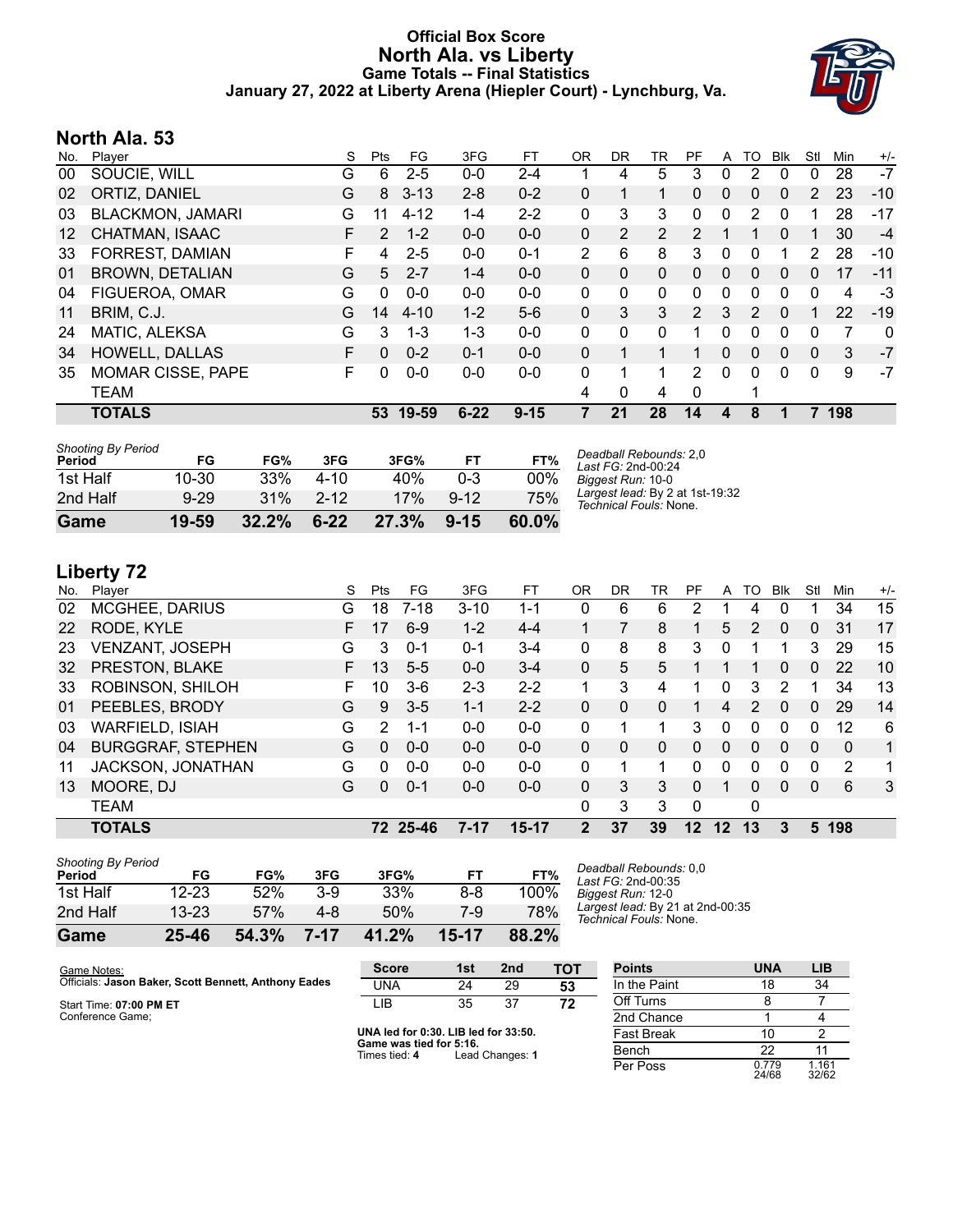#### **Official Box Score North Ala. vs Liberty First Half Statistics Only January 27, 2022 at Liberty Arena (Hiepler Court) - Lynchburg, Va.**



# **North Ala. 24**

| No.               | Player                   | S  | <b>Pts</b>   | <b>FG</b> | 3FG      | <b>FT</b> | 0R       | <b>DR</b> | TR.            | PF             | A        | TO       | <b>B</b> lk | Stl          | Min         | $+/-$ |
|-------------------|--------------------------|----|--------------|-----------|----------|-----------|----------|-----------|----------------|----------------|----------|----------|-------------|--------------|-------------|-------|
| 00                | SOUCIE, WILL             | G  | 4            | $2 - 3$   | $0 - 0$  | $0-0$     |          | 2         | 3              | $\overline{2}$ | 0        | 2        | 0           | 0            | 12          | $-3$  |
| 02                | ORTIZ, DANIEL            | G  | $\mathbf{0}$ | $0 - 3$   | $0 - 1$  | $0 - 2$   | 0        | 0         | 0              | 0              | 0        | 0        | 0           | 1            | 8           | $-3$  |
| 03                | <b>BLACKMON, JAMARI</b>  | G  | 7            | $3 - 8$   | 1-3      | $0 - 0$   | 0        | 2         | $\overline{2}$ | 0              | 0        |          | 0           |              | 15          | $-12$ |
| $12 \overline{ }$ | CHATMAN, ISAAC           | F. | $\Omega$     | $0 - 1$   | $0 - 0$  | $0 - 0$   | 0        | 2         | $\overline{2}$ |                |          |          | 0           |              | 17          | $-4$  |
| 33                | FORREST, DAMIAN          | F  | 2            | $1 - 3$   | $0 - 0$  | $0 - 1$   | 0        | 1         |                |                | 0        | 0        | 0           | 0            | 15          | -5    |
| 01                | <b>BROWN, DETALIAN</b>   | G  | 5            | $2 - 4$   | $1 - 2$  | $0 - 0$   | $\Omega$ | 0         | $\Omega$       | 0              | 0        | $\Omega$ | $\Omega$    | 0            | 10          | -8    |
| 04                | FIGUEROA, OMAR           | G  | $\Omega$     | $0 - 0$   | $0 - 0$  | $0-0$     | 0        | 0         | $\mathbf{0}$   | 0              | 0        | 0        | $\Omega$    | 0            | $\mathbf 0$ | 0     |
| 11                | BRIM, C.J.               | G  | 3            | $1 - 4$   | $1 - 1$  | $0 - 0$   | 0        | 1         | 1              | 0              | 3        | 0        | $\Omega$    | 0            | 10          | $-9$  |
| 24                | MATIC, ALEKSA            | G  | 3            | $1 - 2$   | $1 - 2$  | $0 - 0$   | 0        | 0         | 0              | O              | 0        | 0        | 0           | $\Omega$     | 4           | 2     |
| 34                | <b>HOWELL, DALLAS</b>    | F. | $\Omega$     | $0 - 2$   | $0 - 1$  | $0 - 0$   | $\Omega$ | 1         |                |                | $\Omega$ | $\Omega$ | $\Omega$    | $\mathbf{0}$ | 3           | $-7$  |
| 35                | <b>MOMAR CISSE, PAPE</b> | F. | O            | $0 - 0$   | $0 - 0$  | $0 - 0$   | 0        | $\Omega$  | $\Omega$       | 1              | 0        | $\Omega$ | $\Omega$    | $\Omega$     | 5           | -6    |
|                   | <b>TEAM</b>              |    |              |           |          |           | 2        | 0         | 2              | 0              |          | 0        |             |              |             |       |
|                   | <b>TOTALS</b>            |    | 24           | $10 - 30$ | $4 - 10$ | $0 - 3$   | 3        | 9         | 12             | 6              | 4        |          | 0           | 3            | 100         |       |

| <b>Shooting By Period</b><br>Period | FG        | FG%      | 3FG      | 3FG%  | FТ       | FT%    | Deadball Rebounds: 2,0<br>Last FG Half: UNA 2nd-00:24 |
|-------------------------------------|-----------|----------|----------|-------|----------|--------|-------------------------------------------------------|
| 1st Half                            | $10 - 30$ | 33%      | $4 - 10$ | 40%   | $0 - 3$  | $00\%$ |                                                       |
| Game                                | 19-59     | $32.2\%$ | $6 - 22$ | 27.3% | $9 - 15$ | 60.0%  |                                                       |

# **Liberty 35**

|     | --------                 |    |            |           |         |           |                |                |                |               |          |    |              |          |                |              |
|-----|--------------------------|----|------------|-----------|---------|-----------|----------------|----------------|----------------|---------------|----------|----|--------------|----------|----------------|--------------|
| No. | Player                   | S  | <b>Pts</b> | FG        | 3FG     | <b>FT</b> | <b>OR</b>      | D <sub>R</sub> | TR             | PF            | A        | TO | <b>Blk</b>   | Stl      | Min            | $+/-$        |
| 02  | <b>MCGHEE, DARIUS</b>    | G  |            | $3-9$     | 1-6     | $0 - 0$   | 0              | 4              | 4              |               |          | 3  | 0            | 0        | 19             | 12           |
| 22  | RODE, KYLE               | F. | 4          | $1 - 3$   | $0 - 1$ | $2 - 2$   | 1              | 2              | 3              |               | 1        | 0  | $\mathbf{0}$ | $\Omega$ | 12             | 5            |
| 23  | <b>VENZANT, JOSEPH</b>   | G  | 0          | $0 - 0$   | $0 - 0$ | $0 - 0$   | 0              | 2              | 2              | 0             | 0        | 0  |              | 2        | 12             | 6            |
| 32  | PRESTON, BLAKE           | F  | 8          | $3 - 3$   | $0 - 0$ | $2 - 2$   | 0              | 4              | 4              | 0             |          |    | $\mathbf{0}$ | $\Omega$ | 14             | 9            |
| 33  | ROBINSON, SHILOH         | F. |            | $2 - 3$   | $1 - 1$ | $2 - 2$   | 1              |                | $\overline{2}$ | 0             | 0        |    |              |          | 17             | 9            |
| 01  | PEEBLES, BRODY           | G  | 9          | $3 - 4$   | $1 - 1$ | $2 - 2$   | 0              | 0              | $\Omega$       | 0             | 2        |    | $\Omega$     | $\Omega$ | 16             | 10           |
| 03  | <b>WARFIELD, ISIAH</b>   | G  | 0          | $0 - 0$   | $0 - 0$ | $0 - 0$   | 0              | 1              | 1              | $\mathcal{P}$ | 0        | 0  | $\Omega$     | $\Omega$ | 5              | $-1$         |
| 04  | <b>BURGGRAF, STEPHEN</b> | G  | 0          | $0 - 0$   | $0 - 0$ | $0 - 0$   | $\Omega$       | 0              | $\Omega$       | 0             | $\Omega$ | 0  | $\Omega$     | $\Omega$ | $\Omega$       | $\mathbf{0}$ |
| 11  | JACKSON, JONATHAN        | G  | 0          | $0 - 0$   | $0 - 0$ | $0 - 0$   | 0              |                |                | 0             | 0        | 0  | $\mathbf{0}$ | $\Omega$ | 2              | $\mathbf{0}$ |
| 13  | MOORE, DJ                | G  | 0          | $0 - 1$   | $0 - 0$ | $0 - 0$   | 0              | 3              | 3              | 0             |          | 0  | $\Omega$     | $\Omega$ | $\overline{4}$ | 5            |
|     | <b>TEAM</b>              |    |            |           |         |           | 0              |                |                | $\Omega$      |          | 0  |              |          |                |              |
|     | <b>TOTALS</b>            |    | 35         | $12 - 23$ | $3 - 9$ | $8 - 8$   | $\overline{2}$ | 19             | 21             | 4             | 6        | 6  | $\mathbf{2}$ | 3        | 100            |              |
|     |                          |    |            |           |         |           |                |                |                |               |          |    |              |          |                |              |

| <b>Shooting By Period</b><br>Period | FG        | FG%   | 3FG  | 3FG%  | FТ    | FT%   |
|-------------------------------------|-----------|-------|------|-------|-------|-------|
| 1st Half                            | $12 - 23$ | 52%   | 3-9  | 33%   | 8-8   | 100%  |
| Game                                | $25 - 46$ | 54.3% | 7-17 | 41.2% | 15-17 | 88.2% |

*Deadball Rebounds:* 0,0 *Last FG Half:* LIB 2nd-00:35

Per Poss

0.750<br>10/32

1.167 16/30

| Game Notes:                                          | <b>Score</b> | 1st | 2 <sub>nd</sub> | <b>TOT</b> | <b>Points (This Period)</b> | <b>UNA</b> | LIB |
|------------------------------------------------------|--------------|-----|-----------------|------------|-----------------------------|------------|-----|
| Officials: Jason Baker, Scott Bennett, Anthony Eades | UNA          | 24  | 29              | 53         | In the Paint                |            | 18  |
| Start Time: 07:00 PM ET                              | LIB          | 35  | 37              | 72         | Off Turns                   |            |     |
| Conference Game:                                     |              |     |                 |            | 2nd Chance                  |            |     |
|                                                      |              |     |                 |            | <b>Fast Break</b>           |            |     |
|                                                      |              |     |                 |            | Bench                       |            |     |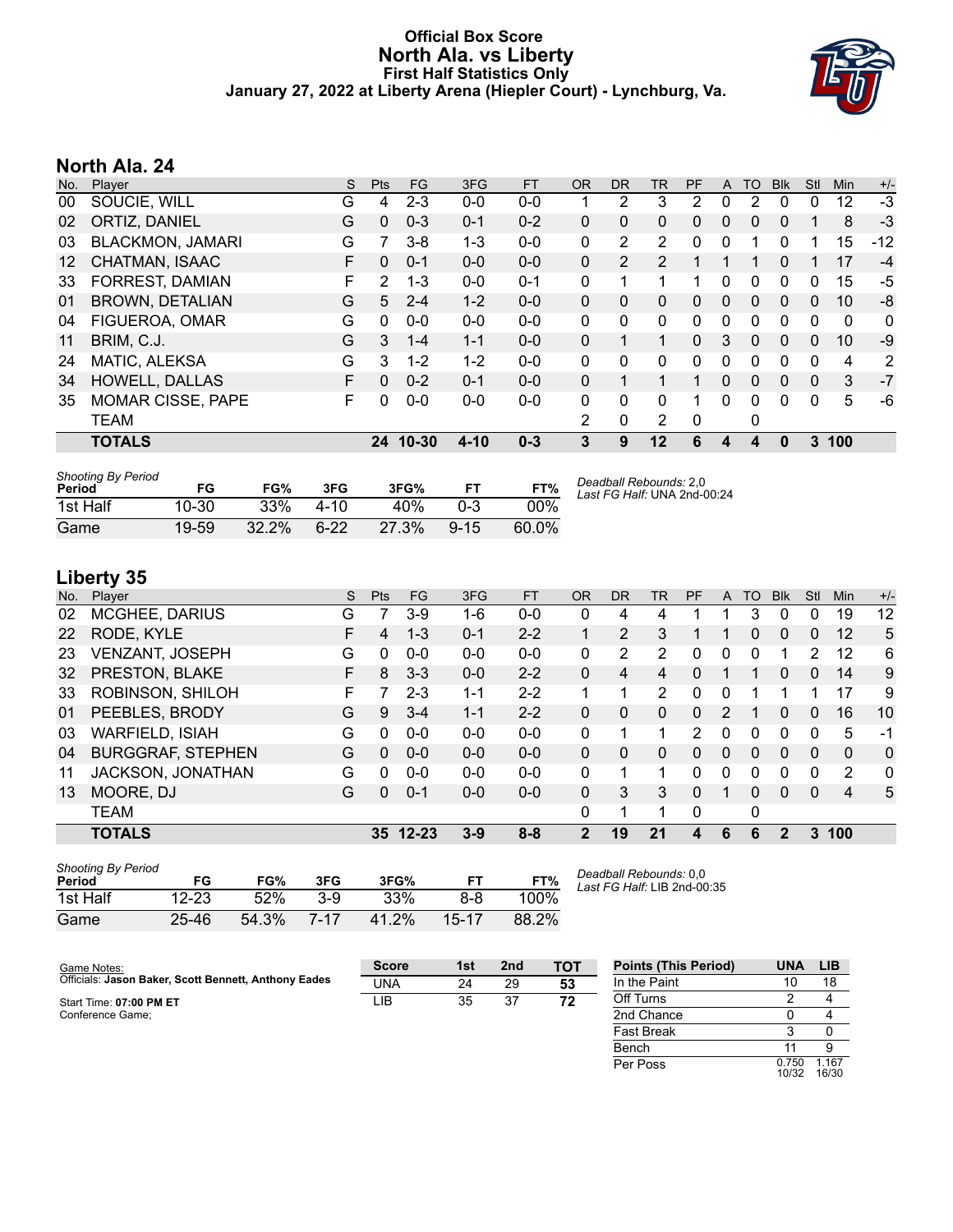### **Official Play-By-Play North Ala. vs Liberty First Half January 27, 2022 at Liberty Arena (Hiepler Court) - Lynchburg, Va.**



#### **Period 1**

<mark>Starters :</mark><br>North Ala.: 0 SOUCIE,WILL (G); 2 ORTIZ,DANIEL (G); 3 BLACKMON,JAMARI (G); 12 CHATMAN,ISAAC (F); 33 FORREST,DAMIAN (F);<br>Liberty: 2 MCGHEE,DARIUS (G); 22 RODE,KYLE (F); 23 VENZANT,JOSEPH (G); 32 PRESTON,BLAKE (F

| <b>Time</b>    | <b>VISITORS: North Ala.</b>         | <b>Score</b> | <b>Margin</b>  | <b>HOME: Liberty</b>                  |
|----------------|-------------------------------------|--------------|----------------|---------------------------------------|
| 19:32          | GOOD! LAYUP by BLACKMON, JAMARI     | $0-2$        | V <sub>2</sub> |                                       |
| 19:02          |                                     | $2 - 2$      | $\top$         | GOOD! JUMPER by PRESTON, BLAKE [PNT]  |
| 18:34          | MISSED JUMPER by ORTIZ, DANIEL      |              |                |                                       |
| 18:30          |                                     |              |                | REBOUND (DEF) by MCGHEE, DARIUS       |
| 18:22          |                                     |              |                | TURNOVER (LOSTBALL) by PRESTON, BLAKE |
| 18:22          | STEAL by ORTIZ, DANIEL              |              |                |                                       |
| 18:08          | MISSED 3PTR by BLACKMON, JAMARI     |              |                |                                       |
| 18:04          |                                     |              |                | REBOUND (DEF) by PRESTON, BLAKE       |
| 17:48          |                                     |              |                | MISSED 3PTR by MCGHEE, DARIUS         |
| 17:44<br>17:32 | REBOUND (DEF) by SOUCIE, WILL       |              |                |                                       |
| 17:32          | TURNOVER (LOSTBALL) by SOUCIE, WILL |              |                | STEAL by ROBINSON, SHILOH             |
| 17:12          |                                     |              |                | MISSED 3PTR by RODE, KYLE             |
| 17:07          | REBOUND (DEF) by BLACKMON, JAMARI   |              |                |                                       |
| 16:49          | MISSED LAYUP by BLACKMON, JAMARI    |              |                |                                       |
| 16:46          |                                     |              |                | REBOUND (DEF) by RODE, KYLE           |
| 16:40          | FOUL (PERSONAL) by FORREST, DAMIAN  |              |                |                                       |
| 16:40          |                                     | $3-2$        | H <sub>1</sub> | GOOD! FT by RODE, KYLE                |
| 16:40          |                                     |              |                | SUB OUT: VENZANT, JOSEPH              |
| 16:40          |                                     |              |                | SUB OUT: PRESTON, BLAKE               |
| 16:40          |                                     |              |                | SUB IN: PEEBLES, BRODY                |
| 16:40          |                                     |              |                | SUB IN: WARFIELD, ISIAH               |
| 16:40          |                                     | $4 - 2$      | H <sub>2</sub> | GOOD! FT by RODE, KYLE                |
| 16:26          | MISSED LAYUP by FORREST, DAMIAN     |              |                |                                       |
| 16:23          |                                     |              |                | REBOUND (DEF) by MCGHEE, DARIUS       |
| 16:20          |                                     |              |                | MISSED LAYUP by MCGHEE, DARIUS        |
| 16:14          |                                     |              |                | REBOUND (OFF) by ROBINSON, SHILOH     |
| 16:14          |                                     | $6 - 2$      | H <sub>4</sub> | GOOD! LAYUP by ROBINSON, SHILOH       |
| 15:55          | MISSED 3PTR by ORTIZ, DANIEL        |              |                |                                       |
| 15:54          |                                     |              |                | REBOUND (DEF) by RODE, KYLE           |
| 15:54          | FOUL (PERSONAL) by SOUCIE, WILL     |              |                |                                       |
| 15:54          |                                     |              |                |                                       |
| 15:39          |                                     |              |                | TURNOVER (BADPASS) by PEEBLES, BRODY  |
| 15:27          | GOOD! LAYUP by SOUCIE, WILL [PNT]   | $6 - 4$      | H <sub>2</sub> |                                       |
| 15:08          |                                     |              |                | TURNOVER (LOSTBALL) by MCGHEE, DARIUS |
| 15:08<br>15:04 | STEAL by CHATMAN, ISAAC             |              |                |                                       |
| 15:00          | MISSED LAYUP by CHATMAN, ISAAC      |              |                | REBOUND (DEF) by WARFIELD, ISIAH      |
| 14:48          |                                     |              |                | MISSED LAYUP by RODE, KYLE            |
| 14:44          | REBOUND (DEF) by FORREST, DAMIAN    |              |                |                                       |
| 14:28          | GOOD! LAYUP by SOUCIE, WILL         | $6-6$        | $\top$         |                                       |
| 14:04          |                                     |              |                | MISSED LAYUP by ROBINSON, SHILOH      |
| 14:00          | REBOUND (DEF) by CHATMAN, ISAAC     |              |                |                                       |
| 13:41          | MISSED JUMPER by ORTIZ, DANIEL      |              |                |                                       |
| 13:39          |                                     |              |                | REBOUND (DEF) by TEAM                 |
| 13:39          |                                     |              |                | SUB OUT: RODE, KYLE                   |
| 13:39          |                                     |              |                | SUB IN: PRESTON, BLAKE                |
| 13:39          | SUB OUT: ORTIZ, DANIEL              |              |                |                                       |
| 13:39          | SUB OUT: BLACKMON, JAMARI           |              |                |                                       |
| 13:39          | SUB OUT: FORREST, DAMIAN            |              |                |                                       |
| 13:39          | SUB IN: BROWN, DETALIAN             |              |                |                                       |
| 13:39          | SUB IN: BRIM, C.J.                  |              |                |                                       |
| 13:39          | SUB IN: MOMAR CISSE, PAPE           |              |                |                                       |
| 13:23          |                                     |              |                | MISSED 3PTR by MCGHEE, DARIUS         |
| 13:19          | REBOUND (DEF) by CHATMAN, ISAAC     |              |                |                                       |
| 13:09          |                                     |              |                | FOUL (PERSONAL) by WARFIELD, ISIAH    |
| 13:09          |                                     |              |                | SUB OUT: WARFIELD, ISIAH              |
| 13:09          |                                     |              |                | SUB IN: JACKSON, JONATHAN             |
| 13:04          | MISSED JUMPER by BRIM, C.J.         |              |                |                                       |
| 12:59          |                                     |              |                | REBOUND (DEF) by JACKSON, JONATHAN    |
| 12:53          |                                     | $9-6$        | H <sub>3</sub> | GOOD! 3PTR by PEEBLES, BRODY          |
| 12:53<br>12:27 | GOOD! 3PTR by BRIM, C.J.            | $9-9$        | $\top$         | ASSIST by MCGHEE, DARIUS              |
| 12:27          | ASSIST by CHATMAN, ISAAC            |              |                |                                       |
| 12:10          | FOUL (PERSONAL) by CHATMAN, ISAAC   |              |                |                                       |
|                |                                     |              |                |                                       |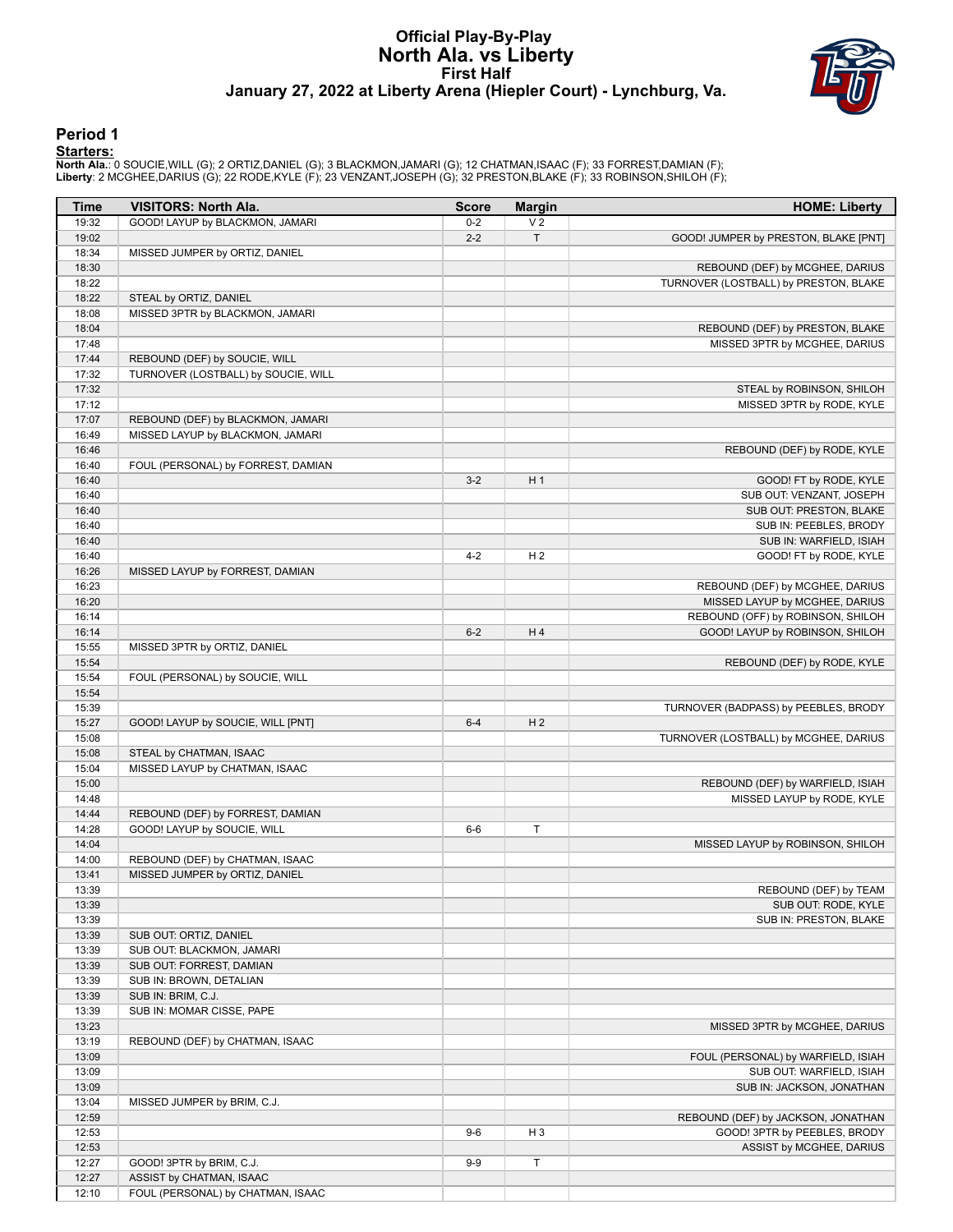| <b>Time</b>    | <b>VISITORS: North Ala.</b>                                             | <b>Score</b> | <b>Margin</b>  | <b>HOME: Liberty</b>                |
|----------------|-------------------------------------------------------------------------|--------------|----------------|-------------------------------------|
| 12:10          |                                                                         | $10-9$       | H <sub>1</sub> | GOOD! FT by PRESTON, BLAKE          |
| 12:10          |                                                                         |              |                | SUB OUT: MCGHEE, DARIUS             |
| 12:10          |                                                                         |              |                | SUB IN: MOORE, DJ                   |
| 12:10          |                                                                         | $11-9$       | H <sub>2</sub> | GOOD! FT by PRESTON, BLAKE          |
| 11:44<br>11:22 | GOOD! JUMPER by BROWN, DETALIAN<br>FOUL (PERSONAL) by MOMAR CISSE, PAPE | $11 - 11$    | T              |                                     |
| 11:22          |                                                                         |              |                |                                     |
| 11:22          |                                                                         |              |                | SUB OUT: JACKSON, JONATHAN          |
| 11:22          |                                                                         |              |                | SUB IN: MCGHEE, DARIUS              |
| 11:22          | SUB OUT: SOUCIE, WILL                                                   |              |                |                                     |
| 11:22          | SUB OUT: CHATMAN, ISAAC                                                 |              |                |                                     |
| 11:22          | SUB IN: BLACKMON, JAMARI                                                |              |                |                                     |
| 11:22          | SUB IN: HOWELL, DALLAS                                                  |              |                |                                     |
| 11:10          |                                                                         | $14 - 11$    | H <sub>3</sub> | GOOD! 3PTR by ROBINSON, SHILOH      |
| 11:10<br>10:54 | MISSED JUMPER by BRIM, C.J.                                             |              |                | ASSIST by PRESTON, BLAKE            |
| 10:51          |                                                                         |              |                | REBOUND (DEF) by MOORE, DJ          |
| 10:43          |                                                                         | $16-11$      | H <sub>5</sub> | GOOD! LAYUP by PRESTON, BLAKE [PNT] |
| 10:43          |                                                                         |              |                | ASSIST by PEEBLES, BRODY            |
| 10:19          | MISSED LAYUP by HOWELL, DALLAS                                          |              |                |                                     |
| 10:12          |                                                                         |              |                | REBOUND (DEF) by MOORE, DJ          |
| 10:05          |                                                                         |              |                | MISSED 3PTR by MCGHEE, DARIUS       |
| 10:00          | REBOUND (DEF) by HOWELL, DALLAS                                         |              |                |                                     |
| 09:53<br>09:53 | MISSED LAYUP by BLACKMON, JAMARI                                        |              |                | BLOCK by ROBINSON, SHILOH           |
| 09:48          |                                                                         |              |                | REBOUND (DEF) by MOORE, DJ          |
| 09:37          |                                                                         | $18 - 11$    | H 7            | GOOD! LAYUP by PRESTON, BLAKE       |
| 09:35          | TIMEOUT 30SEC                                                           |              |                |                                     |
| 09:35          | SUB OUT: BROWN, DETALIAN                                                |              |                |                                     |
| 09:35          | SUB IN: SOUCIE, WILL                                                    |              |                |                                     |
| 09:35          |                                                                         |              |                | SUB OUT: MOORE, DJ                  |
| 09:35          |                                                                         |              |                | SUB OUT: PRESTON, BLAKE             |
| 09:35          |                                                                         |              |                | SUB IN: RODE, KYLE                  |
| 09:35<br>09:08 | GOOD! LAYUP by BLACKMON, JAMARI                                         | $18-13$      | H <sub>5</sub> | SUB IN: VENZANT, JOSEPH             |
| 09:03          | FOUL (PERSONAL) by HOWELL, DALLAS                                       |              |                |                                     |
| 09:03          |                                                                         | 19-13        | H <sub>6</sub> | GOOD! FT by ROBINSON, SHILOH        |
| 09:03          | SUB OUT: MOMAR CISSE, PAPE                                              |              |                |                                     |
| 09:03          | SUB IN: FORREST, DAMIAN                                                 |              |                |                                     |
| 09:03          |                                                                         | $20 - 13$    | H 7            | GOOD! FT by ROBINSON, SHILOH        |
| 08:49          | MISSED 3PTR by HOWELL, DALLAS                                           |              |                |                                     |
| 08:43          | REBOUND (OFF) by SOUCIE, WILL                                           |              |                |                                     |
| 08:39<br>08:39 | TURNOVER (LOSTBALL) by SOUCIE, WILL                                     |              |                | STEAL by VENZANT, JOSEPH            |
| 08:24          |                                                                         | $22 - 13$    | H9             | GOOD! LAYUP by PEEBLES, BRODY       |
| 08:24          |                                                                         |              |                | ASSIST by RODE, KYLE                |
| 08:13          | GOOD! LAYUP by FORREST, DAMIAN [PNT]                                    | $22 - 15$    | H 7            |                                     |
| 08:13          | ASSIST by BRIM, C.J.                                                    |              |                |                                     |
| 08:13          |                                                                         |              |                | FOUL (PERSONAL) by RODE, KYLE       |
| 08:13          | SUB OUT: HOWELL, DALLAS                                                 |              |                |                                     |
| 08:13          | SUB IN: CHATMAN, ISAAC                                                  |              |                |                                     |
| 08:13<br>08:13 |                                                                         |              |                | SUB OUT: ROBINSON, SHILOH           |
| 08:13          | MISSED FT by FORREST, DAMIAN                                            |              |                | SUB IN: PRESTON, BLAKE              |
| 08:11          | REBOUND (OFF) by TEAM                                                   |              |                |                                     |
| 08:11          | SUB OUT: BRIM, C.J.                                                     |              |                |                                     |
| 08:11          | SUB IN: ORTIZ, DANIEL                                                   |              |                |                                     |
| 07:58          | MISSED 3PTR by BLACKMON, JAMARI                                         |              |                |                                     |
| 07:56          | REBOUND (OFF) by TEAM                                                   |              |                |                                     |
| 07:56          |                                                                         |              |                |                                     |
| 07:43<br>07:43 | MISSED FT by ORTIZ, DANIEL                                              |              |                | FOUL (PERSONAL) by MCGHEE, DARIUS   |
| 07:43          | REBOUND (OFF) by TEAM                                                   |              |                |                                     |
| 07:42          | MISSED FT by ORTIZ, DANIEL                                              |              |                |                                     |
| 07:41          |                                                                         |              |                | REBOUND (DEF) by VENZANT, JOSEPH    |
| 07:21          |                                                                         |              |                | MISSED 3PTR by MCGHEE, DARIUS       |
| 07:18          | REBOUND (DEF) by SOUCIE, WILL                                           |              |                |                                     |
| 07:01          | MISSED LAYUP by SOUCIE, WILL                                            |              |                |                                     |
| 06:56          |                                                                         |              |                | REBOUND (DEF) by PRESTON, BLAKE     |
| 06:46          |                                                                         | $24 - 15$    | H 9            | GOOD! LAYUP by MCGHEE, DARIUS [PNT] |
| 06:26<br>06:26 | MISSED LAYUP by BLACKMON, JAMARI                                        |              |                | BLOCK by VENZANT, JOSEPH            |
| 06:14          |                                                                         |              |                | REBOUND (DEF) by MCGHEE, DARIUS     |
| 06:05          | FOUL (PERSONAL) by SOUCIE, WILL                                         |              |                |                                     |
| 06:05          |                                                                         | $25 - 15$    | H 10           | GOOD! FT by PEEBLES, BRODY          |
| 06:05          |                                                                         |              |                | SUB OUT: PRESTON, BLAKE             |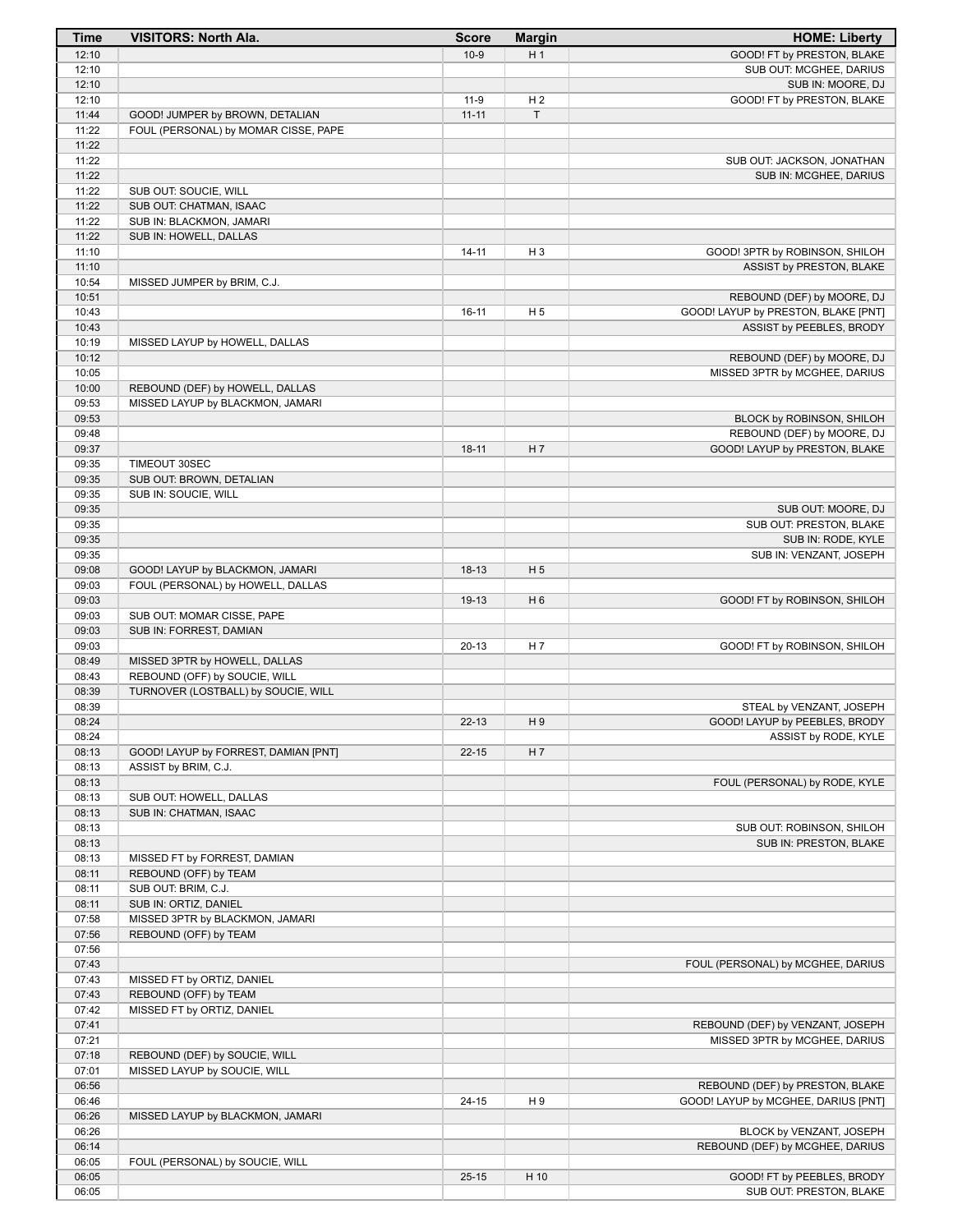| <b>Time</b>    | <b>VISITORS: North Ala.</b>             | <b>Score</b> | <b>Margin</b> | <b>HOME: Liberty</b>                                             |
|----------------|-----------------------------------------|--------------|---------------|------------------------------------------------------------------|
| 06:05          |                                         |              |               | SUB IN: ROBINSON, SHILOH                                         |
| 06:05          | SUB OUT: SOUCIE, WILL                   |              |               |                                                                  |
| 06:05          | SUB OUT: ORTIZ, DANIEL                  |              |               |                                                                  |
| 06:05          | SUB IN: BROWN, DETALIAN                 |              |               |                                                                  |
| 06:05          | SUB IN: BRIM, C.J.                      |              |               |                                                                  |
| 06:05          |                                         | $26-15$      | H 11          | GOOD! FT by PEEBLES, BRODY                                       |
| 05:48          | MISSED JUMPER by BROWN, DETALIAN        |              |               |                                                                  |
| 05:45          |                                         |              |               | REBOUND (DEF) by MCGHEE, DARIUS                                  |
| 05:32          |                                         |              |               | TURNOVER (LOSTBALL) by ROBINSON, SHILOH                          |
| 05:32          | STEAL by BLACKMON, JAMARI               |              |               |                                                                  |
| 05:27          | TURNOVER (LOSTBALL) by CHATMAN, ISAAC   |              |               |                                                                  |
| 05:05          |                                         | 28-15        | H 13          | GOOD! LAYUP by PEEBLES, BRODY                                    |
| 04:50          | TURNOVER (LOSTBALL) by BLACKMON, JAMARI |              |               |                                                                  |
| 04:50          |                                         |              |               | STEAL by VENZANT, JOSEPH                                         |
| 04:46          |                                         |              |               | TURNOVER (LOSTBALL) by MCGHEE, DARIUS                            |
| 04:46          |                                         |              |               | SUB OUT: PEEBLES, BRODY                                          |
| 04:46          |                                         |              |               | SUB OUT: RODE, KYLE                                              |
| 04:46          |                                         |              |               | SUB IN: WARFIELD, ISIAH                                          |
| 04:46          |                                         |              |               | SUB IN: PRESTON, BLAKE                                           |
| 04:27          | MISSED LAYUP by FORREST, DAMIAN         |              |               |                                                                  |
| 04:23<br>04:04 |                                         |              |               | REBOUND (DEF) by PRESTON, BLAKE<br>MISSED 3PTR by MCGHEE, DARIUS |
| 04:01          | REBOUND (DEF) by BLACKMON, JAMARI       |              |               |                                                                  |
| 03:45          |                                         |              |               | FOUL (PERSONAL) by WARFIELD, ISIAH                               |
| 03:45          |                                         |              |               |                                                                  |
| 03:45          |                                         |              |               | SUB OUT: WARFIELD, ISIAH                                         |
| 03:45          |                                         |              |               | SUB IN: PEEBLES, BRODY                                           |
| 03:45          | SUB OUT: BLACKMON, JAMARI               |              |               |                                                                  |
| 03:45          | SUB IN: MATIC, ALEKSA                   |              |               |                                                                  |
| 03:34          | MISSED LAYUP by BRIM, C.J.              |              |               |                                                                  |
| 03:30          |                                         |              |               | REBOUND (DEF) by VENZANT, JOSEPH                                 |
| 03:21          |                                         |              |               | MISSED LAYUP by PEEBLES, BRODY                                   |
| 03:18          | REBOUND (DEF) by BRIM, C.J.             |              |               |                                                                  |
| 03:13          | GOOD! 3PTR by BROWN, DETALIAN [FB]      | $28-18$      | H 10          |                                                                  |
| 03:13          | ASSIST by BRIM, C.J.                    |              |               |                                                                  |
| 02:53          |                                         |              |               | TURNOVER (LOSTBALL) by MCGHEE, DARIUS                            |
| 02:23          | MISSED 3PTR by BROWN, DETALIAN          |              |               |                                                                  |
| 02:14          |                                         |              |               | REBOUND (DEF) by ROBINSON, SHILOH                                |
| 02:03          |                                         | $31 - 18$    | H 13          | GOOD! 3PTR by MCGHEE, DARIUS                                     |
| 02:03          |                                         |              |               | ASSIST by PEEBLES, BRODY                                         |
| 01:45          | GOOD! 3PTR by MATIC, ALEKSA             | $31 - 21$    | H 10          |                                                                  |
| 01:45          | ASSIST by BRIM, C.J.                    |              |               |                                                                  |
| 01:32          |                                         | $33 - 21$    | H 12          | GOOD! LAYUP by MCGHEE, DARIUS [PNT]                              |
| 01:19          | MISSED 3PTR by MATIC, ALEKSA            |              |               |                                                                  |
| 01:14          |                                         |              |               | REBOUND (DEF) by PRESTON, BLAKE                                  |
| 01:11          |                                         |              |               | TIMEOUT 30SEC                                                    |
| 01:11          |                                         |              |               | SUB OUT: VENZANT, JOSEPH                                         |
| 01:11          |                                         |              |               | SUB OUT: ROBINSON, SHILOH                                        |
| 01:11          |                                         |              |               | SUB IN: MOORE, DJ                                                |
| 01:11          |                                         |              |               | SUB IN: RODE, KYLE                                               |
| 01:11          | SUB OUT: BRIM, C.J.                     |              |               |                                                                  |
| 01:11          | SUB IN: BLACKMON, JAMARI                |              |               |                                                                  |
| 00:53          |                                         |              |               | MISSED LAYUP by MOORE, DJ                                        |
| 00:53<br>00:35 |                                         |              |               | REBOUND (OFF) by RODE, KYLE<br>GOOD! LAYUP by RODE, KYLE         |
| 00:35          |                                         | $35 - 21$    | H 14          | ASSIST by MOORE, DJ                                              |
| 00:08          | GOOD! 3PTR by BLACKMON, JAMARI          | 35-24        | H 11          |                                                                  |
|                |                                         |              |               |                                                                  |

# **North Ala. 24, Liberty 35**

| <b>Points (This Period)</b> | <b>UNA</b>     | LIB            |
|-----------------------------|----------------|----------------|
| In the Paint                | 10             | 18             |
| Off Turns                   | っ              |                |
| 2nd Chance                  |                |                |
| <b>Fast Break</b>           | 3              |                |
| Bench                       |                |                |
| Per Poss                    | 0.750<br>10/32 | 1.167<br>16/30 |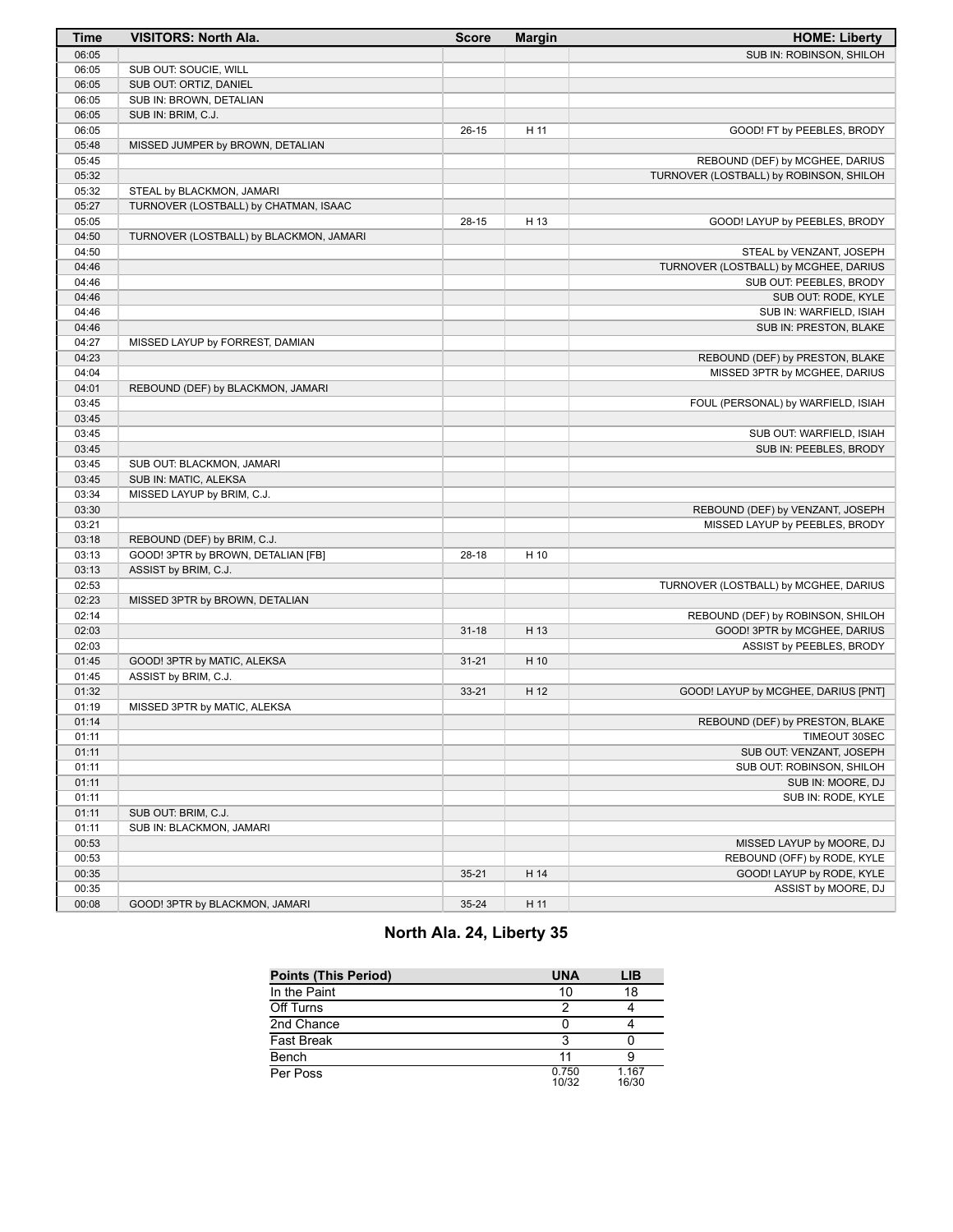#### **Official Box Score North Ala. vs Liberty Second Half Statistics Only January 27, 2022 at Liberty Arena (Hiepler Court) - Lynchburg, Va.**



### **North Ala. 29**

| No.     | Player                   | S  | <b>Pts</b>            | <b>FG</b> | 3FG      | <b>FT</b> | 0R           | <b>DR</b>      | <b>TR</b>    | <b>PF</b>     | A        | TO       | <b>Blk</b> | <b>Stl</b>   | Min          | $+/-$ |
|---------|--------------------------|----|-----------------------|-----------|----------|-----------|--------------|----------------|--------------|---------------|----------|----------|------------|--------------|--------------|-------|
| 00      | SOUCIE, WILL             | G  | $\mathbf{2}^{\prime}$ | $0 - 2$   | $0-0$    | $2 - 4$   | 0            | 2              | 2            |               | 0        | 0        | 0          | $\Omega$     | 16           | -4    |
| 02      | ORTIZ, DANIEL            | G  | 8                     | $3 - 10$  | $2 - 7$  | $0 - 0$   | 0            |                |              | 0             | 0        | 0        | 0          |              | 14           | $-7$  |
| 03      | <b>BLACKMON, JAMARI</b>  | G  | 4                     | $1 - 4$   | $0 - 1$  | $2 - 2$   | 0            |                |              | 0             | 0        |          | 0          | $\Omega$     | 13           | $-5$  |
| $12 \,$ | CHATMAN, ISAAC           | F. | $\overline{2}$        | $1 - 1$   | $0 - 0$  | $0 - 0$   | $\mathbf{0}$ | 0              | $\Omega$     |               | 0        | 0        | 0          | $\Omega$     | 14           | 0     |
| 33      | FORREST, DAMIAN          | F  | $\overline{2}$        | $1 - 2$   | $0 - 0$  | $0 - 0$   | 2            | 5              | 7            | 2             | $\Omega$ | $\Omega$ |            | 2            | 13           | -5    |
| 01      | <b>BROWN, DETALIAN</b>   | G  | $\mathbf{0}$          | $0 - 3$   | $0 - 2$  | $0 - 0$   | $\mathbf{0}$ | $\mathbf{0}$   | 0            | 0             | 0        | 0        | 0          | $\mathbf{0}$ | 7            | -3    |
| 04      | FIGUEROA, OMAR           | G  | $\Omega$              | $0 - 0$   | $0 - 0$  | $0 - 0$   | 0            | 0              | $\mathbf{0}$ | 0             | 0        | 0        | 0          | 0            | 4            | -3    |
| 11      | BRIM, C.J.               | G  | 11                    | $3-6$     | $0 - 1$  | $5-6$     | 0            | $\overline{2}$ | 2            | $\mathcal{P}$ | 0        | 2        | 0          |              | 11           | $-10$ |
| 24      | MATIC, ALEKSA            | G  | 0                     | $0 - 1$   | $0 - 1$  | $0 - 0$   | 0            | 0              | 0            |               | 0        | 0        | 0          | 0            | 4            | $-2$  |
| 34      | <b>HOWELL, DALLAS</b>    | F  | $\Omega$              | $0 - 0$   | $0 - 0$  | $0 - 0$   | $\mathbf{0}$ | $\mathbf{0}$   | 0            | 0             | $\Omega$ | 0        | 0          | $\Omega$     | $\mathbf{0}$ | 0     |
| 35      | <b>MOMAR CISSE, PAPE</b> | F  | $\Omega$              | $0 - 0$   | $0-0$    | $0 - 0$   | 0            | 1              | 1            | 1             | 0        | 0        | 0          | $\Omega$     | 4            | -1    |
|         | <b>TEAM</b>              |    |                       |           |          |           | 2            | 0              | 2            | 0             |          |          |            |              |              |       |
|         | <b>TOTALS</b>            |    | 29                    | $9 - 29$  | $2 - 12$ | $9 - 12$  | 4            | $12 \,$        | 16           | 8             | $\bf{0}$ | 4        |            | 4            | 98           |       |

| <b>Shooting By Period</b><br>Period | FG       | FG%      | 3FG      | 3FG%  | FT       | FT%   | Deadball Rebounds: 2,0<br>Last FG Half: UNA - |
|-------------------------------------|----------|----------|----------|-------|----------|-------|-----------------------------------------------|
| 2nd Half                            | $9 - 29$ | 31%      | $2 - 12$ | 17%   | $9 - 12$ | 75%   |                                               |
| Game                                | 19-59    | $32.2\%$ | $6-22$   | 27.3% | $9 - 15$ | 60.0% |                                               |

# **Liberty 37**

| No. | -<br>Plaver              | S. | <b>Pts</b>      | <b>FG</b> | 3FG     | <b>FT</b> | <b>OR</b>    | DR       | TR | PF           | A            | TO       | <b>Blk</b> | Stl          | Min         | $+/-$ |
|-----|--------------------------|----|-----------------|-----------|---------|-----------|--------------|----------|----|--------------|--------------|----------|------------|--------------|-------------|-------|
| 02  | <b>MCGHEE, DARIUS</b>    | G  | 11              | $4 - 9$   | $2 - 4$ | 1-1       | 0            | 2        | 2  |              | 0            |          | 0          |              | 15          | 3     |
| 22  | RODE, KYLE               | F. | 13              | $5-6$     | $1 - 1$ | $2 - 2$   | $\Omega$     | 5        | 5  | 0            | 4            | 2        | 0          | $\Omega$     | 19          | 12    |
| 23  | <b>VENZANT, JOSEPH</b>   | G  | 3               | $0 - 1$   | $0 - 1$ | $3 - 4$   | $\mathbf{0}$ | 6        | 6  | 3            | 0            |          | 0          |              | 17          | 9     |
| 32  | PRESTON, BLAKE           | F  | 5               | $2 - 2$   | $0 - 0$ | $1 - 2$   | $\Omega$     |          | 1  |              | $\mathbf{0}$ | 0        | $\Omega$   | $\mathbf{0}$ | 7           | 1     |
| 33  | ROBINSON, SHILOH         | F  | 3               | 1-3       | $1 - 2$ | $0 - 0$   | $\mathbf{0}$ | 2        | 2  |              | $\Omega$     | 2        |            | 0            | 17          | 4     |
| 01  | PEEBLES, BRODY           | G  | $\Omega$        | $0 - 1$   | $0 - 0$ | $0 - 0$   | $\Omega$     | 0        | 0  |              | 2            |          | 0          | $\Omega$     | 14          | 4     |
| 03  | <b>WARFIELD, ISIAH</b>   | G  | 2               | 1-1       | $0 - 0$ | $0 - 0$   | $\Omega$     | 0        | 0  |              | 0            | $\Omega$ | 0          | 0            | 7           | 7     |
| 04  | <b>BURGGRAF, STEPHEN</b> | G  | $\Omega$        | $0 - 0$   | $0 - 0$ | $0 - 0$   | $\Omega$     | $\Omega$ | 0  | 0            | $\Omega$     | $\Omega$ | $\Omega$   | $\Omega$     | $\Omega$    | 1     |
| 11  | JACKSON, JONATHAN        | G  | 0               | $0 - 0$   | $0 - 0$ | $0 - 0$   | $\Omega$     | $\Omega$ | 0  | 0            | $\Omega$     | $\Omega$ | 0          | $\Omega$     | $\mathbf 0$ | 1     |
| 13  | MOORE, DJ                | G  | $\Omega$        | $0 - 0$   | $0 - 0$ | $0 - 0$   | $\Omega$     | $\Omega$ | 0  | 0            | $\Omega$     | $\Omega$ | $\Omega$   | $\Omega$     | 2           | $-2$  |
|     | <b>TEAM</b>              |    |                 |           |         |           | $\Omega$     | 2        | 2  | $\mathbf{0}$ |              | 0        |            |              |             |       |
|     | <b>TOTALS</b>            |    | 37 <sup>2</sup> | 13-23     | $4 - 8$ | $7-9$     | $\bf{0}$     | 18       | 18 | 8            | 6            |          |            | $2^{\circ}$  | 98          |       |
|     |                          |    |                 |           |         |           |              |          |    |              |              |          |            |              |             |       |

| <b>Shooting By Period</b><br>Period | FG        | FG%   | 3FG  | 3FG%  | FТ    | FT%   |
|-------------------------------------|-----------|-------|------|-------|-------|-------|
| 2nd Half                            | $13 - 23$ | 57%   | 4-8  | 50%   | 7-9   | 78%   |
| Game                                | 25-46     | 54.3% | 7-17 | 41.2% | 15-17 | 88.2% |

*Deadball Rebounds:* 0,0 *Last FG Half:* LIB -

| Game Notes:                                          | <b>Score</b> | 1st | 2 <sub>nd</sub> | <b>TOT</b> | <b>Points (This Period)</b> | <b>UNA</b>     | <b>LIB</b>     |
|------------------------------------------------------|--------------|-----|-----------------|------------|-----------------------------|----------------|----------------|
| Officials: Jason Baker, Scott Bennett, Anthony Eades | <b>UNA</b>   | 24  | 29              | 53         | In the Paint                |                | 16             |
| Start Time: 07:00 PM ET                              | LIB          | 35  | 37              | 72         | Off Turns                   |                |                |
| Conference Game:                                     |              |     |                 |            | 2nd Chance                  |                |                |
|                                                      |              |     |                 |            | Fast Break                  |                |                |
|                                                      |              |     |                 |            | Bench                       |                |                |
|                                                      |              |     |                 |            | Per Poss                    | 0.853<br>14/34 | 1.088<br>17/34 |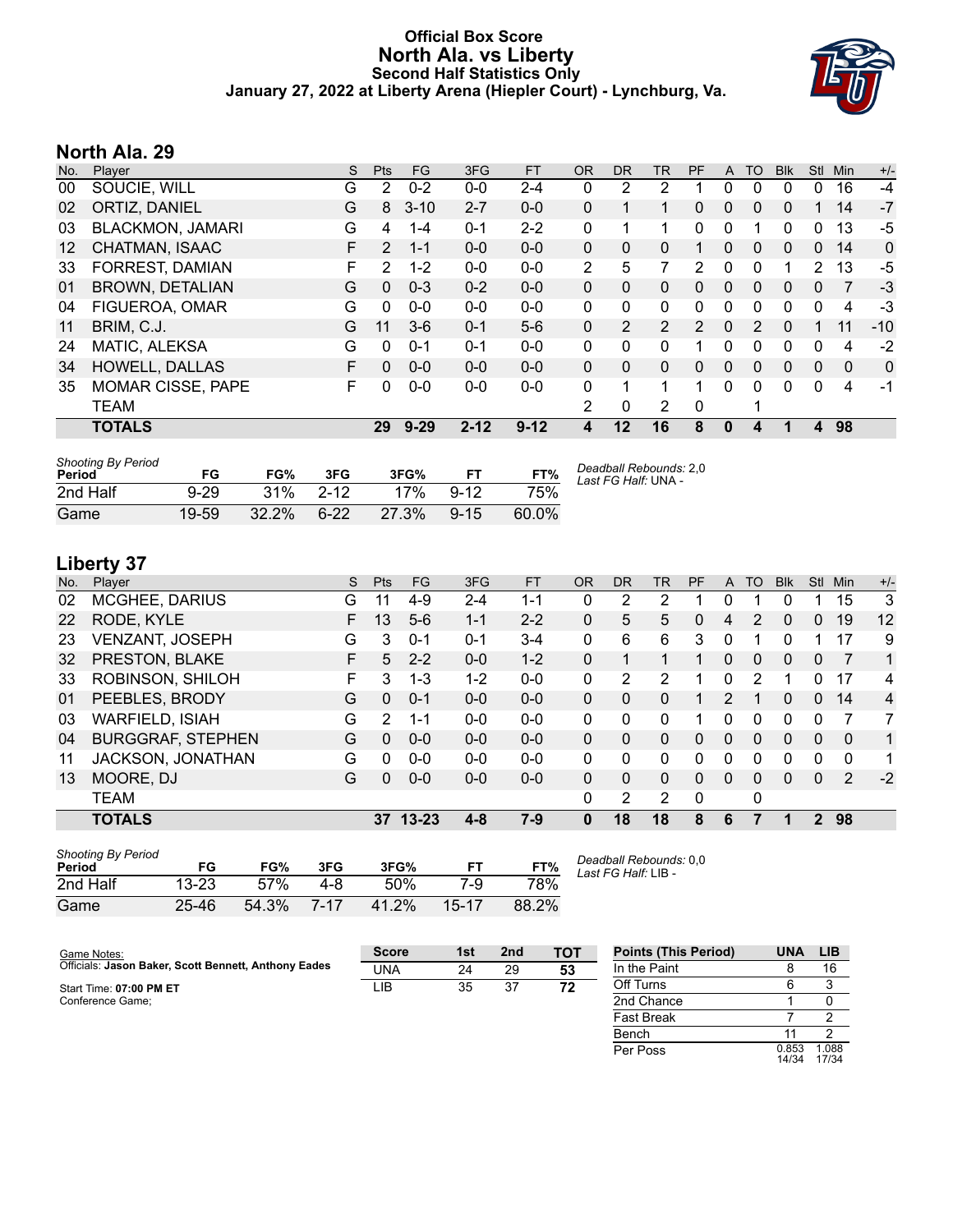### **Official Play-By-Play North Ala. vs Liberty Second Half January 27, 2022 at Liberty Arena (Hiepler Court) - Lynchburg, Va.**



#### **Period 2**

<mark>Starters :</mark><br>North Ala.: 0 SOUCIE,WILL (G); 2 ORTIZ,DANIEL (G); 3 BLACKMON,JAMARI (G); 12 CHATMAN,ISAAC (F); 33 FORREST,DAMIAN (F);<br>Liberty: 2 MCGHEE,DARIUS (G); 22 RODE,KYLE (F); 23 VENZANT,JOSEPH (G); 32 PRESTON,BLAKE (F

| SUB OUT: PEEBLES, BRODY<br>20:00<br>20:00<br>SUB OUT: MOORE, DJ<br>20:00<br>SUB IN: VENZANT, JOSEPH<br>20:00<br>SUB IN: ROBINSON, SHILOH<br>20:00<br>SUB OUT: BROWN, DETALIAN<br>20:00<br>SUB OUT: MATIC, ALEKSA<br>20:00<br>SUB IN: SOUCIE, WILL<br>20:00<br>SUB IN: ORTIZ, DANIEL<br>19:40<br>MISSED JUMPER by BLACKMON, JAMARI<br>19:35<br>REBOUND (DEF) by RODE, KYLE<br>19:10<br>MISSED 3PTR by MCGHEE, DARIUS<br>19:05<br>REBOUND (DEF) by SOUCIE, WILL<br>18:48<br>FOUL (PERSONAL) by PRESTON, BLAKE<br>18:48<br>GOOD! FT by BLACKMON, JAMARI<br>$35 - 25$<br>H 10<br>18:48<br>GOOD! FT by BLACKMON, JAMARI<br>H9<br>35-26<br>18:32<br>MISSED 3PTR by ROBINSON, SHILOH<br>18:29<br>REBOUND (DEF) by BLACKMON, JAMARI<br>18:24<br>TURNOVER (BADPASS) by BLACKMON, JAMARI<br>18:24<br>STEAL by MCGHEE, DARIUS<br>18:18<br>H 11<br>GOOD! LAYUP by MCGHEE, DARIUS [FB]<br>$37 - 26$<br>18:06<br>H <sub>9</sub><br>GOOD! LAYUP by BLACKMON, JAMARI<br>37-28<br>17:53<br>TURNOVER (OUTOFBOUNDS) by MCGHEE, DARIUS<br>17:30<br>MISSED 3PTR by ORTIZ, DANIEL<br>17:29<br>REBOUND (DEF) by TEAM<br>17:19<br>H 11<br>GOOD! LAYUP by MCGHEE, DARIUS [PNT]<br>39-28<br>17:19<br>FOUL (PERSONAL) by SOUCIE, WILL<br>17:19<br>SUB OUT: PRESTON, BLAKE<br>17:19<br>SUB IN: PEEBLES, BRODY<br>17:19<br>H 12<br>40-28<br>GOOD! FT by MCGHEE, DARIUS<br>16:58<br>MISSED 3PTR by BLACKMON, JAMARI<br>16:53<br>REBOUND (DEF) by VENZANT, JOSEPH<br>16:52<br>FOUL (OFF) by VENZANT, JOSEPH<br>16:52<br>TURNOVER (OFFENSIVE) by VENZANT, JOSEPH<br>16:52<br>SUB OUT: BLACKMON, JAMARI<br>16:52<br>SUB IN: BRIM, C.J.<br>16:39<br>MISSED 3PTR by ORTIZ, DANIEL<br>16:35<br>REBOUND (DEF) by RODE, KYLE<br>16:26<br>TURNOVER (TRAVEL) by ROBINSON, SHILOH<br>16:26<br>SUB OUT: ORTIZ, DANIEL<br>16:26<br>SUB IN: BROWN, DETALIAN<br>16:07<br>MISSED LAYUP by BRIM, C.J.<br>16:06<br>REBOUND (OFF) by TEAM<br>16:04<br>MISSED 3PTR by BROWN, DETALIAN<br>16:00<br>REBOUND (DEF) by ROBINSON, SHILOH<br>15:46<br>MISSED LAYUP by PEEBLES, BRODY<br>15:42<br>REBOUND (DEF) by BRIM, C.J.<br>GOOD! LAYUP by BRIM, C.J. [FB]<br>15:41<br>40-30<br>H 10<br>15:22<br>MISSED LAYUP by MCGHEE, DARIUS<br>15:19<br>REBOUND (DEF) by FORREST, DAMIAN<br>15:14<br>MISSED 3PTR by BROWN, DETALIAN<br>15:09<br>REBOUND (DEF) by VENZANT, JOSEPH<br>14:53<br>TURNOVER (LOSTBALL) by RODE, KYLE<br>14:53<br>STEAL by FORREST, DAMIAN<br>14:44<br>FOUL (PERSONAL) by MCGHEE, DARIUS<br>14:44<br>14:44<br>SUB OUT: VENZANT, JOSEPH<br>14:44<br>SUB IN: WARFIELD, ISIAH<br>14:44<br>SUB OUT: SOUCIE, WILL<br>14:44<br>SUB OUT: FORREST, DAMIAN<br>14:44<br>SUB IN: FIGUEROA, OMAR<br>14:44<br>SUB IN: MATIC, ALEKSA<br>14:44<br>GOOD! FT by BRIM, C.J.<br>40-31<br>H9<br>14:44<br>GOOD! FT by BRIM, C.J.<br>40-32<br>H 8<br>14:26<br>GOOD! LAYUP by WARFIELD, ISIAH<br>42-32<br>H 10<br>14:26<br>ASSIST by RODE, KYLE | Time | <b>VISITORS: North Ala.</b> | <b>Score</b> | <b>Margin</b> | <b>HOME: Liberty</b> |
|-----------------------------------------------------------------------------------------------------------------------------------------------------------------------------------------------------------------------------------------------------------------------------------------------------------------------------------------------------------------------------------------------------------------------------------------------------------------------------------------------------------------------------------------------------------------------------------------------------------------------------------------------------------------------------------------------------------------------------------------------------------------------------------------------------------------------------------------------------------------------------------------------------------------------------------------------------------------------------------------------------------------------------------------------------------------------------------------------------------------------------------------------------------------------------------------------------------------------------------------------------------------------------------------------------------------------------------------------------------------------------------------------------------------------------------------------------------------------------------------------------------------------------------------------------------------------------------------------------------------------------------------------------------------------------------------------------------------------------------------------------------------------------------------------------------------------------------------------------------------------------------------------------------------------------------------------------------------------------------------------------------------------------------------------------------------------------------------------------------------------------------------------------------------------------------------------------------------------------------------------------------------------------------------------------------------------------------------------------------------------------------------------------------------------------------------------------------------------------------------------------------------------------------------------------------------------------------------------------------------------------------------------------------------------------------------------------------------------------------------------------------------------------------------------------------------------------------------------------------------------------------|------|-----------------------------|--------------|---------------|----------------------|
|                                                                                                                                                                                                                                                                                                                                                                                                                                                                                                                                                                                                                                                                                                                                                                                                                                                                                                                                                                                                                                                                                                                                                                                                                                                                                                                                                                                                                                                                                                                                                                                                                                                                                                                                                                                                                                                                                                                                                                                                                                                                                                                                                                                                                                                                                                                                                                                                                                                                                                                                                                                                                                                                                                                                                                                                                                                                                   |      |                             |              |               |                      |
|                                                                                                                                                                                                                                                                                                                                                                                                                                                                                                                                                                                                                                                                                                                                                                                                                                                                                                                                                                                                                                                                                                                                                                                                                                                                                                                                                                                                                                                                                                                                                                                                                                                                                                                                                                                                                                                                                                                                                                                                                                                                                                                                                                                                                                                                                                                                                                                                                                                                                                                                                                                                                                                                                                                                                                                                                                                                                   |      |                             |              |               |                      |
|                                                                                                                                                                                                                                                                                                                                                                                                                                                                                                                                                                                                                                                                                                                                                                                                                                                                                                                                                                                                                                                                                                                                                                                                                                                                                                                                                                                                                                                                                                                                                                                                                                                                                                                                                                                                                                                                                                                                                                                                                                                                                                                                                                                                                                                                                                                                                                                                                                                                                                                                                                                                                                                                                                                                                                                                                                                                                   |      |                             |              |               |                      |
|                                                                                                                                                                                                                                                                                                                                                                                                                                                                                                                                                                                                                                                                                                                                                                                                                                                                                                                                                                                                                                                                                                                                                                                                                                                                                                                                                                                                                                                                                                                                                                                                                                                                                                                                                                                                                                                                                                                                                                                                                                                                                                                                                                                                                                                                                                                                                                                                                                                                                                                                                                                                                                                                                                                                                                                                                                                                                   |      |                             |              |               |                      |
|                                                                                                                                                                                                                                                                                                                                                                                                                                                                                                                                                                                                                                                                                                                                                                                                                                                                                                                                                                                                                                                                                                                                                                                                                                                                                                                                                                                                                                                                                                                                                                                                                                                                                                                                                                                                                                                                                                                                                                                                                                                                                                                                                                                                                                                                                                                                                                                                                                                                                                                                                                                                                                                                                                                                                                                                                                                                                   |      |                             |              |               |                      |
|                                                                                                                                                                                                                                                                                                                                                                                                                                                                                                                                                                                                                                                                                                                                                                                                                                                                                                                                                                                                                                                                                                                                                                                                                                                                                                                                                                                                                                                                                                                                                                                                                                                                                                                                                                                                                                                                                                                                                                                                                                                                                                                                                                                                                                                                                                                                                                                                                                                                                                                                                                                                                                                                                                                                                                                                                                                                                   |      |                             |              |               |                      |
|                                                                                                                                                                                                                                                                                                                                                                                                                                                                                                                                                                                                                                                                                                                                                                                                                                                                                                                                                                                                                                                                                                                                                                                                                                                                                                                                                                                                                                                                                                                                                                                                                                                                                                                                                                                                                                                                                                                                                                                                                                                                                                                                                                                                                                                                                                                                                                                                                                                                                                                                                                                                                                                                                                                                                                                                                                                                                   |      |                             |              |               |                      |
|                                                                                                                                                                                                                                                                                                                                                                                                                                                                                                                                                                                                                                                                                                                                                                                                                                                                                                                                                                                                                                                                                                                                                                                                                                                                                                                                                                                                                                                                                                                                                                                                                                                                                                                                                                                                                                                                                                                                                                                                                                                                                                                                                                                                                                                                                                                                                                                                                                                                                                                                                                                                                                                                                                                                                                                                                                                                                   |      |                             |              |               |                      |
|                                                                                                                                                                                                                                                                                                                                                                                                                                                                                                                                                                                                                                                                                                                                                                                                                                                                                                                                                                                                                                                                                                                                                                                                                                                                                                                                                                                                                                                                                                                                                                                                                                                                                                                                                                                                                                                                                                                                                                                                                                                                                                                                                                                                                                                                                                                                                                                                                                                                                                                                                                                                                                                                                                                                                                                                                                                                                   |      |                             |              |               |                      |
|                                                                                                                                                                                                                                                                                                                                                                                                                                                                                                                                                                                                                                                                                                                                                                                                                                                                                                                                                                                                                                                                                                                                                                                                                                                                                                                                                                                                                                                                                                                                                                                                                                                                                                                                                                                                                                                                                                                                                                                                                                                                                                                                                                                                                                                                                                                                                                                                                                                                                                                                                                                                                                                                                                                                                                                                                                                                                   |      |                             |              |               |                      |
|                                                                                                                                                                                                                                                                                                                                                                                                                                                                                                                                                                                                                                                                                                                                                                                                                                                                                                                                                                                                                                                                                                                                                                                                                                                                                                                                                                                                                                                                                                                                                                                                                                                                                                                                                                                                                                                                                                                                                                                                                                                                                                                                                                                                                                                                                                                                                                                                                                                                                                                                                                                                                                                                                                                                                                                                                                                                                   |      |                             |              |               |                      |
|                                                                                                                                                                                                                                                                                                                                                                                                                                                                                                                                                                                                                                                                                                                                                                                                                                                                                                                                                                                                                                                                                                                                                                                                                                                                                                                                                                                                                                                                                                                                                                                                                                                                                                                                                                                                                                                                                                                                                                                                                                                                                                                                                                                                                                                                                                                                                                                                                                                                                                                                                                                                                                                                                                                                                                                                                                                                                   |      |                             |              |               |                      |
|                                                                                                                                                                                                                                                                                                                                                                                                                                                                                                                                                                                                                                                                                                                                                                                                                                                                                                                                                                                                                                                                                                                                                                                                                                                                                                                                                                                                                                                                                                                                                                                                                                                                                                                                                                                                                                                                                                                                                                                                                                                                                                                                                                                                                                                                                                                                                                                                                                                                                                                                                                                                                                                                                                                                                                                                                                                                                   |      |                             |              |               |                      |
|                                                                                                                                                                                                                                                                                                                                                                                                                                                                                                                                                                                                                                                                                                                                                                                                                                                                                                                                                                                                                                                                                                                                                                                                                                                                                                                                                                                                                                                                                                                                                                                                                                                                                                                                                                                                                                                                                                                                                                                                                                                                                                                                                                                                                                                                                                                                                                                                                                                                                                                                                                                                                                                                                                                                                                                                                                                                                   |      |                             |              |               |                      |
|                                                                                                                                                                                                                                                                                                                                                                                                                                                                                                                                                                                                                                                                                                                                                                                                                                                                                                                                                                                                                                                                                                                                                                                                                                                                                                                                                                                                                                                                                                                                                                                                                                                                                                                                                                                                                                                                                                                                                                                                                                                                                                                                                                                                                                                                                                                                                                                                                                                                                                                                                                                                                                                                                                                                                                                                                                                                                   |      |                             |              |               |                      |
|                                                                                                                                                                                                                                                                                                                                                                                                                                                                                                                                                                                                                                                                                                                                                                                                                                                                                                                                                                                                                                                                                                                                                                                                                                                                                                                                                                                                                                                                                                                                                                                                                                                                                                                                                                                                                                                                                                                                                                                                                                                                                                                                                                                                                                                                                                                                                                                                                                                                                                                                                                                                                                                                                                                                                                                                                                                                                   |      |                             |              |               |                      |
|                                                                                                                                                                                                                                                                                                                                                                                                                                                                                                                                                                                                                                                                                                                                                                                                                                                                                                                                                                                                                                                                                                                                                                                                                                                                                                                                                                                                                                                                                                                                                                                                                                                                                                                                                                                                                                                                                                                                                                                                                                                                                                                                                                                                                                                                                                                                                                                                                                                                                                                                                                                                                                                                                                                                                                                                                                                                                   |      |                             |              |               |                      |
|                                                                                                                                                                                                                                                                                                                                                                                                                                                                                                                                                                                                                                                                                                                                                                                                                                                                                                                                                                                                                                                                                                                                                                                                                                                                                                                                                                                                                                                                                                                                                                                                                                                                                                                                                                                                                                                                                                                                                                                                                                                                                                                                                                                                                                                                                                                                                                                                                                                                                                                                                                                                                                                                                                                                                                                                                                                                                   |      |                             |              |               |                      |
|                                                                                                                                                                                                                                                                                                                                                                                                                                                                                                                                                                                                                                                                                                                                                                                                                                                                                                                                                                                                                                                                                                                                                                                                                                                                                                                                                                                                                                                                                                                                                                                                                                                                                                                                                                                                                                                                                                                                                                                                                                                                                                                                                                                                                                                                                                                                                                                                                                                                                                                                                                                                                                                                                                                                                                                                                                                                                   |      |                             |              |               |                      |
|                                                                                                                                                                                                                                                                                                                                                                                                                                                                                                                                                                                                                                                                                                                                                                                                                                                                                                                                                                                                                                                                                                                                                                                                                                                                                                                                                                                                                                                                                                                                                                                                                                                                                                                                                                                                                                                                                                                                                                                                                                                                                                                                                                                                                                                                                                                                                                                                                                                                                                                                                                                                                                                                                                                                                                                                                                                                                   |      |                             |              |               |                      |
|                                                                                                                                                                                                                                                                                                                                                                                                                                                                                                                                                                                                                                                                                                                                                                                                                                                                                                                                                                                                                                                                                                                                                                                                                                                                                                                                                                                                                                                                                                                                                                                                                                                                                                                                                                                                                                                                                                                                                                                                                                                                                                                                                                                                                                                                                                                                                                                                                                                                                                                                                                                                                                                                                                                                                                                                                                                                                   |      |                             |              |               |                      |
|                                                                                                                                                                                                                                                                                                                                                                                                                                                                                                                                                                                                                                                                                                                                                                                                                                                                                                                                                                                                                                                                                                                                                                                                                                                                                                                                                                                                                                                                                                                                                                                                                                                                                                                                                                                                                                                                                                                                                                                                                                                                                                                                                                                                                                                                                                                                                                                                                                                                                                                                                                                                                                                                                                                                                                                                                                                                                   |      |                             |              |               |                      |
|                                                                                                                                                                                                                                                                                                                                                                                                                                                                                                                                                                                                                                                                                                                                                                                                                                                                                                                                                                                                                                                                                                                                                                                                                                                                                                                                                                                                                                                                                                                                                                                                                                                                                                                                                                                                                                                                                                                                                                                                                                                                                                                                                                                                                                                                                                                                                                                                                                                                                                                                                                                                                                                                                                                                                                                                                                                                                   |      |                             |              |               |                      |
|                                                                                                                                                                                                                                                                                                                                                                                                                                                                                                                                                                                                                                                                                                                                                                                                                                                                                                                                                                                                                                                                                                                                                                                                                                                                                                                                                                                                                                                                                                                                                                                                                                                                                                                                                                                                                                                                                                                                                                                                                                                                                                                                                                                                                                                                                                                                                                                                                                                                                                                                                                                                                                                                                                                                                                                                                                                                                   |      |                             |              |               |                      |
|                                                                                                                                                                                                                                                                                                                                                                                                                                                                                                                                                                                                                                                                                                                                                                                                                                                                                                                                                                                                                                                                                                                                                                                                                                                                                                                                                                                                                                                                                                                                                                                                                                                                                                                                                                                                                                                                                                                                                                                                                                                                                                                                                                                                                                                                                                                                                                                                                                                                                                                                                                                                                                                                                                                                                                                                                                                                                   |      |                             |              |               |                      |
|                                                                                                                                                                                                                                                                                                                                                                                                                                                                                                                                                                                                                                                                                                                                                                                                                                                                                                                                                                                                                                                                                                                                                                                                                                                                                                                                                                                                                                                                                                                                                                                                                                                                                                                                                                                                                                                                                                                                                                                                                                                                                                                                                                                                                                                                                                                                                                                                                                                                                                                                                                                                                                                                                                                                                                                                                                                                                   |      |                             |              |               |                      |
|                                                                                                                                                                                                                                                                                                                                                                                                                                                                                                                                                                                                                                                                                                                                                                                                                                                                                                                                                                                                                                                                                                                                                                                                                                                                                                                                                                                                                                                                                                                                                                                                                                                                                                                                                                                                                                                                                                                                                                                                                                                                                                                                                                                                                                                                                                                                                                                                                                                                                                                                                                                                                                                                                                                                                                                                                                                                                   |      |                             |              |               |                      |
|                                                                                                                                                                                                                                                                                                                                                                                                                                                                                                                                                                                                                                                                                                                                                                                                                                                                                                                                                                                                                                                                                                                                                                                                                                                                                                                                                                                                                                                                                                                                                                                                                                                                                                                                                                                                                                                                                                                                                                                                                                                                                                                                                                                                                                                                                                                                                                                                                                                                                                                                                                                                                                                                                                                                                                                                                                                                                   |      |                             |              |               |                      |
|                                                                                                                                                                                                                                                                                                                                                                                                                                                                                                                                                                                                                                                                                                                                                                                                                                                                                                                                                                                                                                                                                                                                                                                                                                                                                                                                                                                                                                                                                                                                                                                                                                                                                                                                                                                                                                                                                                                                                                                                                                                                                                                                                                                                                                                                                                                                                                                                                                                                                                                                                                                                                                                                                                                                                                                                                                                                                   |      |                             |              |               |                      |
|                                                                                                                                                                                                                                                                                                                                                                                                                                                                                                                                                                                                                                                                                                                                                                                                                                                                                                                                                                                                                                                                                                                                                                                                                                                                                                                                                                                                                                                                                                                                                                                                                                                                                                                                                                                                                                                                                                                                                                                                                                                                                                                                                                                                                                                                                                                                                                                                                                                                                                                                                                                                                                                                                                                                                                                                                                                                                   |      |                             |              |               |                      |
|                                                                                                                                                                                                                                                                                                                                                                                                                                                                                                                                                                                                                                                                                                                                                                                                                                                                                                                                                                                                                                                                                                                                                                                                                                                                                                                                                                                                                                                                                                                                                                                                                                                                                                                                                                                                                                                                                                                                                                                                                                                                                                                                                                                                                                                                                                                                                                                                                                                                                                                                                                                                                                                                                                                                                                                                                                                                                   |      |                             |              |               |                      |
|                                                                                                                                                                                                                                                                                                                                                                                                                                                                                                                                                                                                                                                                                                                                                                                                                                                                                                                                                                                                                                                                                                                                                                                                                                                                                                                                                                                                                                                                                                                                                                                                                                                                                                                                                                                                                                                                                                                                                                                                                                                                                                                                                                                                                                                                                                                                                                                                                                                                                                                                                                                                                                                                                                                                                                                                                                                                                   |      |                             |              |               |                      |
|                                                                                                                                                                                                                                                                                                                                                                                                                                                                                                                                                                                                                                                                                                                                                                                                                                                                                                                                                                                                                                                                                                                                                                                                                                                                                                                                                                                                                                                                                                                                                                                                                                                                                                                                                                                                                                                                                                                                                                                                                                                                                                                                                                                                                                                                                                                                                                                                                                                                                                                                                                                                                                                                                                                                                                                                                                                                                   |      |                             |              |               |                      |
|                                                                                                                                                                                                                                                                                                                                                                                                                                                                                                                                                                                                                                                                                                                                                                                                                                                                                                                                                                                                                                                                                                                                                                                                                                                                                                                                                                                                                                                                                                                                                                                                                                                                                                                                                                                                                                                                                                                                                                                                                                                                                                                                                                                                                                                                                                                                                                                                                                                                                                                                                                                                                                                                                                                                                                                                                                                                                   |      |                             |              |               |                      |
|                                                                                                                                                                                                                                                                                                                                                                                                                                                                                                                                                                                                                                                                                                                                                                                                                                                                                                                                                                                                                                                                                                                                                                                                                                                                                                                                                                                                                                                                                                                                                                                                                                                                                                                                                                                                                                                                                                                                                                                                                                                                                                                                                                                                                                                                                                                                                                                                                                                                                                                                                                                                                                                                                                                                                                                                                                                                                   |      |                             |              |               |                      |
|                                                                                                                                                                                                                                                                                                                                                                                                                                                                                                                                                                                                                                                                                                                                                                                                                                                                                                                                                                                                                                                                                                                                                                                                                                                                                                                                                                                                                                                                                                                                                                                                                                                                                                                                                                                                                                                                                                                                                                                                                                                                                                                                                                                                                                                                                                                                                                                                                                                                                                                                                                                                                                                                                                                                                                                                                                                                                   |      |                             |              |               |                      |
|                                                                                                                                                                                                                                                                                                                                                                                                                                                                                                                                                                                                                                                                                                                                                                                                                                                                                                                                                                                                                                                                                                                                                                                                                                                                                                                                                                                                                                                                                                                                                                                                                                                                                                                                                                                                                                                                                                                                                                                                                                                                                                                                                                                                                                                                                                                                                                                                                                                                                                                                                                                                                                                                                                                                                                                                                                                                                   |      |                             |              |               |                      |
|                                                                                                                                                                                                                                                                                                                                                                                                                                                                                                                                                                                                                                                                                                                                                                                                                                                                                                                                                                                                                                                                                                                                                                                                                                                                                                                                                                                                                                                                                                                                                                                                                                                                                                                                                                                                                                                                                                                                                                                                                                                                                                                                                                                                                                                                                                                                                                                                                                                                                                                                                                                                                                                                                                                                                                                                                                                                                   |      |                             |              |               |                      |
|                                                                                                                                                                                                                                                                                                                                                                                                                                                                                                                                                                                                                                                                                                                                                                                                                                                                                                                                                                                                                                                                                                                                                                                                                                                                                                                                                                                                                                                                                                                                                                                                                                                                                                                                                                                                                                                                                                                                                                                                                                                                                                                                                                                                                                                                                                                                                                                                                                                                                                                                                                                                                                                                                                                                                                                                                                                                                   |      |                             |              |               |                      |
|                                                                                                                                                                                                                                                                                                                                                                                                                                                                                                                                                                                                                                                                                                                                                                                                                                                                                                                                                                                                                                                                                                                                                                                                                                                                                                                                                                                                                                                                                                                                                                                                                                                                                                                                                                                                                                                                                                                                                                                                                                                                                                                                                                                                                                                                                                                                                                                                                                                                                                                                                                                                                                                                                                                                                                                                                                                                                   |      |                             |              |               |                      |
|                                                                                                                                                                                                                                                                                                                                                                                                                                                                                                                                                                                                                                                                                                                                                                                                                                                                                                                                                                                                                                                                                                                                                                                                                                                                                                                                                                                                                                                                                                                                                                                                                                                                                                                                                                                                                                                                                                                                                                                                                                                                                                                                                                                                                                                                                                                                                                                                                                                                                                                                                                                                                                                                                                                                                                                                                                                                                   |      |                             |              |               |                      |
|                                                                                                                                                                                                                                                                                                                                                                                                                                                                                                                                                                                                                                                                                                                                                                                                                                                                                                                                                                                                                                                                                                                                                                                                                                                                                                                                                                                                                                                                                                                                                                                                                                                                                                                                                                                                                                                                                                                                                                                                                                                                                                                                                                                                                                                                                                                                                                                                                                                                                                                                                                                                                                                                                                                                                                                                                                                                                   |      |                             |              |               |                      |
|                                                                                                                                                                                                                                                                                                                                                                                                                                                                                                                                                                                                                                                                                                                                                                                                                                                                                                                                                                                                                                                                                                                                                                                                                                                                                                                                                                                                                                                                                                                                                                                                                                                                                                                                                                                                                                                                                                                                                                                                                                                                                                                                                                                                                                                                                                                                                                                                                                                                                                                                                                                                                                                                                                                                                                                                                                                                                   |      |                             |              |               |                      |
|                                                                                                                                                                                                                                                                                                                                                                                                                                                                                                                                                                                                                                                                                                                                                                                                                                                                                                                                                                                                                                                                                                                                                                                                                                                                                                                                                                                                                                                                                                                                                                                                                                                                                                                                                                                                                                                                                                                                                                                                                                                                                                                                                                                                                                                                                                                                                                                                                                                                                                                                                                                                                                                                                                                                                                                                                                                                                   |      |                             |              |               |                      |
|                                                                                                                                                                                                                                                                                                                                                                                                                                                                                                                                                                                                                                                                                                                                                                                                                                                                                                                                                                                                                                                                                                                                                                                                                                                                                                                                                                                                                                                                                                                                                                                                                                                                                                                                                                                                                                                                                                                                                                                                                                                                                                                                                                                                                                                                                                                                                                                                                                                                                                                                                                                                                                                                                                                                                                                                                                                                                   |      |                             |              |               |                      |
|                                                                                                                                                                                                                                                                                                                                                                                                                                                                                                                                                                                                                                                                                                                                                                                                                                                                                                                                                                                                                                                                                                                                                                                                                                                                                                                                                                                                                                                                                                                                                                                                                                                                                                                                                                                                                                                                                                                                                                                                                                                                                                                                                                                                                                                                                                                                                                                                                                                                                                                                                                                                                                                                                                                                                                                                                                                                                   |      |                             |              |               |                      |
|                                                                                                                                                                                                                                                                                                                                                                                                                                                                                                                                                                                                                                                                                                                                                                                                                                                                                                                                                                                                                                                                                                                                                                                                                                                                                                                                                                                                                                                                                                                                                                                                                                                                                                                                                                                                                                                                                                                                                                                                                                                                                                                                                                                                                                                                                                                                                                                                                                                                                                                                                                                                                                                                                                                                                                                                                                                                                   |      |                             |              |               |                      |
|                                                                                                                                                                                                                                                                                                                                                                                                                                                                                                                                                                                                                                                                                                                                                                                                                                                                                                                                                                                                                                                                                                                                                                                                                                                                                                                                                                                                                                                                                                                                                                                                                                                                                                                                                                                                                                                                                                                                                                                                                                                                                                                                                                                                                                                                                                                                                                                                                                                                                                                                                                                                                                                                                                                                                                                                                                                                                   |      |                             |              |               |                      |
|                                                                                                                                                                                                                                                                                                                                                                                                                                                                                                                                                                                                                                                                                                                                                                                                                                                                                                                                                                                                                                                                                                                                                                                                                                                                                                                                                                                                                                                                                                                                                                                                                                                                                                                                                                                                                                                                                                                                                                                                                                                                                                                                                                                                                                                                                                                                                                                                                                                                                                                                                                                                                                                                                                                                                                                                                                                                                   |      |                             |              |               |                      |
|                                                                                                                                                                                                                                                                                                                                                                                                                                                                                                                                                                                                                                                                                                                                                                                                                                                                                                                                                                                                                                                                                                                                                                                                                                                                                                                                                                                                                                                                                                                                                                                                                                                                                                                                                                                                                                                                                                                                                                                                                                                                                                                                                                                                                                                                                                                                                                                                                                                                                                                                                                                                                                                                                                                                                                                                                                                                                   |      |                             |              |               |                      |
|                                                                                                                                                                                                                                                                                                                                                                                                                                                                                                                                                                                                                                                                                                                                                                                                                                                                                                                                                                                                                                                                                                                                                                                                                                                                                                                                                                                                                                                                                                                                                                                                                                                                                                                                                                                                                                                                                                                                                                                                                                                                                                                                                                                                                                                                                                                                                                                                                                                                                                                                                                                                                                                                                                                                                                                                                                                                                   |      |                             |              |               |                      |
|                                                                                                                                                                                                                                                                                                                                                                                                                                                                                                                                                                                                                                                                                                                                                                                                                                                                                                                                                                                                                                                                                                                                                                                                                                                                                                                                                                                                                                                                                                                                                                                                                                                                                                                                                                                                                                                                                                                                                                                                                                                                                                                                                                                                                                                                                                                                                                                                                                                                                                                                                                                                                                                                                                                                                                                                                                                                                   |      |                             |              |               |                      |
|                                                                                                                                                                                                                                                                                                                                                                                                                                                                                                                                                                                                                                                                                                                                                                                                                                                                                                                                                                                                                                                                                                                                                                                                                                                                                                                                                                                                                                                                                                                                                                                                                                                                                                                                                                                                                                                                                                                                                                                                                                                                                                                                                                                                                                                                                                                                                                                                                                                                                                                                                                                                                                                                                                                                                                                                                                                                                   |      |                             |              |               |                      |
|                                                                                                                                                                                                                                                                                                                                                                                                                                                                                                                                                                                                                                                                                                                                                                                                                                                                                                                                                                                                                                                                                                                                                                                                                                                                                                                                                                                                                                                                                                                                                                                                                                                                                                                                                                                                                                                                                                                                                                                                                                                                                                                                                                                                                                                                                                                                                                                                                                                                                                                                                                                                                                                                                                                                                                                                                                                                                   |      |                             |              |               |                      |
|                                                                                                                                                                                                                                                                                                                                                                                                                                                                                                                                                                                                                                                                                                                                                                                                                                                                                                                                                                                                                                                                                                                                                                                                                                                                                                                                                                                                                                                                                                                                                                                                                                                                                                                                                                                                                                                                                                                                                                                                                                                                                                                                                                                                                                                                                                                                                                                                                                                                                                                                                                                                                                                                                                                                                                                                                                                                                   |      |                             |              |               |                      |
|                                                                                                                                                                                                                                                                                                                                                                                                                                                                                                                                                                                                                                                                                                                                                                                                                                                                                                                                                                                                                                                                                                                                                                                                                                                                                                                                                                                                                                                                                                                                                                                                                                                                                                                                                                                                                                                                                                                                                                                                                                                                                                                                                                                                                                                                                                                                                                                                                                                                                                                                                                                                                                                                                                                                                                                                                                                                                   |      |                             |              |               |                      |
|                                                                                                                                                                                                                                                                                                                                                                                                                                                                                                                                                                                                                                                                                                                                                                                                                                                                                                                                                                                                                                                                                                                                                                                                                                                                                                                                                                                                                                                                                                                                                                                                                                                                                                                                                                                                                                                                                                                                                                                                                                                                                                                                                                                                                                                                                                                                                                                                                                                                                                                                                                                                                                                                                                                                                                                                                                                                                   |      |                             |              |               |                      |
|                                                                                                                                                                                                                                                                                                                                                                                                                                                                                                                                                                                                                                                                                                                                                                                                                                                                                                                                                                                                                                                                                                                                                                                                                                                                                                                                                                                                                                                                                                                                                                                                                                                                                                                                                                                                                                                                                                                                                                                                                                                                                                                                                                                                                                                                                                                                                                                                                                                                                                                                                                                                                                                                                                                                                                                                                                                                                   |      |                             |              |               |                      |
|                                                                                                                                                                                                                                                                                                                                                                                                                                                                                                                                                                                                                                                                                                                                                                                                                                                                                                                                                                                                                                                                                                                                                                                                                                                                                                                                                                                                                                                                                                                                                                                                                                                                                                                                                                                                                                                                                                                                                                                                                                                                                                                                                                                                                                                                                                                                                                                                                                                                                                                                                                                                                                                                                                                                                                                                                                                                                   |      |                             |              |               |                      |
|                                                                                                                                                                                                                                                                                                                                                                                                                                                                                                                                                                                                                                                                                                                                                                                                                                                                                                                                                                                                                                                                                                                                                                                                                                                                                                                                                                                                                                                                                                                                                                                                                                                                                                                                                                                                                                                                                                                                                                                                                                                                                                                                                                                                                                                                                                                                                                                                                                                                                                                                                                                                                                                                                                                                                                                                                                                                                   |      |                             |              |               |                      |
|                                                                                                                                                                                                                                                                                                                                                                                                                                                                                                                                                                                                                                                                                                                                                                                                                                                                                                                                                                                                                                                                                                                                                                                                                                                                                                                                                                                                                                                                                                                                                                                                                                                                                                                                                                                                                                                                                                                                                                                                                                                                                                                                                                                                                                                                                                                                                                                                                                                                                                                                                                                                                                                                                                                                                                                                                                                                                   |      |                             |              |               |                      |
|                                                                                                                                                                                                                                                                                                                                                                                                                                                                                                                                                                                                                                                                                                                                                                                                                                                                                                                                                                                                                                                                                                                                                                                                                                                                                                                                                                                                                                                                                                                                                                                                                                                                                                                                                                                                                                                                                                                                                                                                                                                                                                                                                                                                                                                                                                                                                                                                                                                                                                                                                                                                                                                                                                                                                                                                                                                                                   |      |                             |              |               |                      |
|                                                                                                                                                                                                                                                                                                                                                                                                                                                                                                                                                                                                                                                                                                                                                                                                                                                                                                                                                                                                                                                                                                                                                                                                                                                                                                                                                                                                                                                                                                                                                                                                                                                                                                                                                                                                                                                                                                                                                                                                                                                                                                                                                                                                                                                                                                                                                                                                                                                                                                                                                                                                                                                                                                                                                                                                                                                                                   |      |                             |              |               |                      |
|                                                                                                                                                                                                                                                                                                                                                                                                                                                                                                                                                                                                                                                                                                                                                                                                                                                                                                                                                                                                                                                                                                                                                                                                                                                                                                                                                                                                                                                                                                                                                                                                                                                                                                                                                                                                                                                                                                                                                                                                                                                                                                                                                                                                                                                                                                                                                                                                                                                                                                                                                                                                                                                                                                                                                                                                                                                                                   |      |                             |              |               |                      |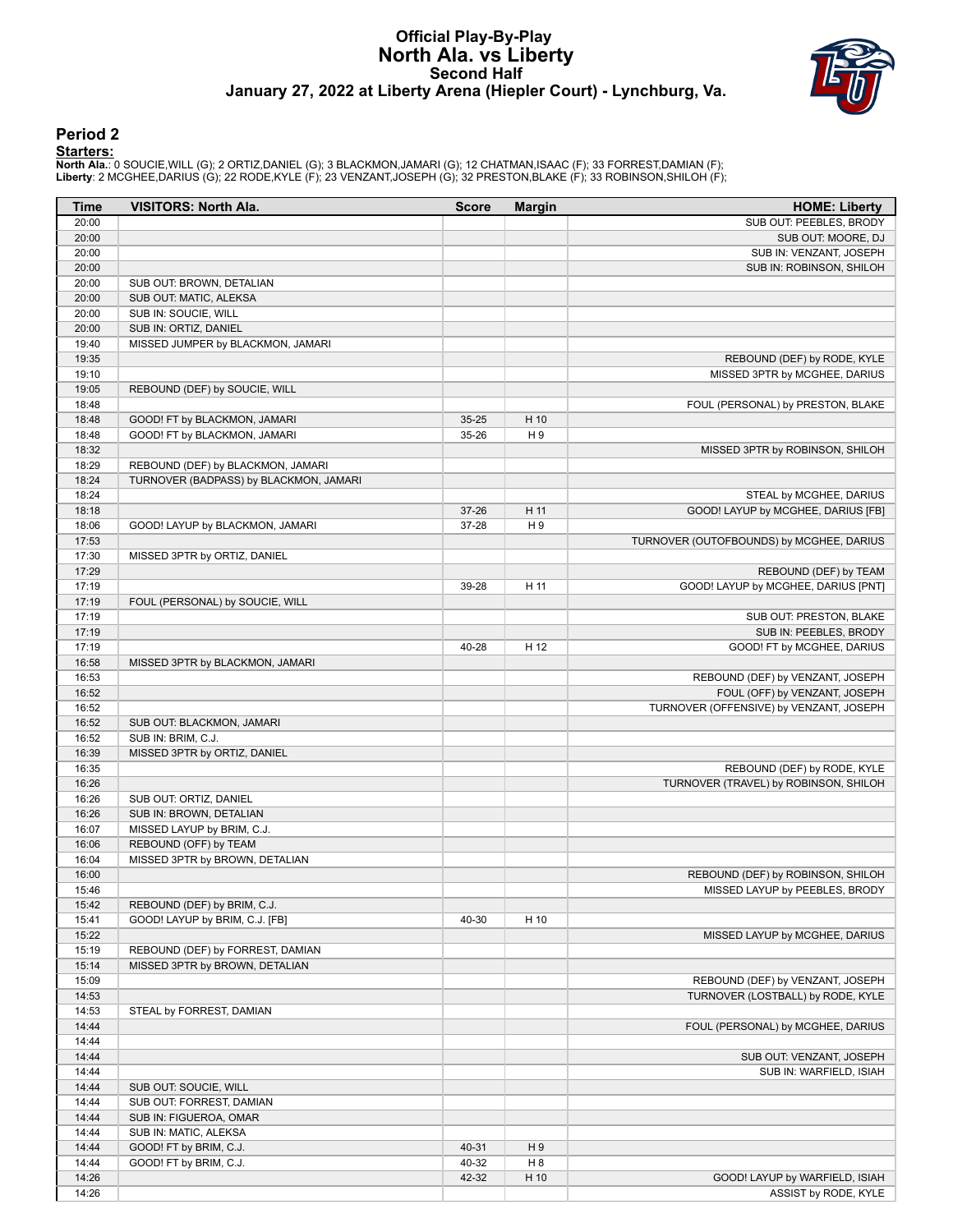| Time           | VISITORS: North Ala.                                     | <b>Score</b> | <b>Margin</b> | <b>HOME: Liberty</b>                                      |
|----------------|----------------------------------------------------------|--------------|---------------|-----------------------------------------------------------|
| 14:18          | FOUL (OFF) by BRIM, C.J.                                 |              |               |                                                           |
| 14:18          | TURNOVER (OFFENSIVE) by BRIM, C.J.                       |              |               |                                                           |
| 14:07          | FOUL (PERSONAL) by MATIC, ALEKSA                         |              |               |                                                           |
| 13:53<br>13:50 |                                                          |              |               | MISSED LAYUP by MCGHEE, DARIUS                            |
| 13:37          | REBOUND (DEF) by BRIM, C.J.<br>MISSED 3PTR by BRIM, C.J. |              |               |                                                           |
| 13:33          |                                                          |              |               | REBOUND (DEF) by MCGHEE, DARIUS                           |
| 13:12          |                                                          | 44-32        | H 12          | GOOD! LAYUP by RODE, KYLE [PNT]                           |
| 12:58          |                                                          |              |               | FOUL (PERSONAL) by WARFIELD, ISIAH                        |
| 12:58          | GOOD! FT by BRIM, C.J.                                   | 44-33        | H 11          |                                                           |
| 12:58          |                                                          |              |               | SUB OUT: MCGHEE, DARIUS                                   |
| 12:58          |                                                          |              |               | SUB IN: VENZANT, JOSEPH                                   |
| 12:58          | SUB OUT: BROWN, DETALIAN                                 |              |               |                                                           |
| 12:58<br>12:58 | SUB OUT: MATIC, ALEKSA<br>SUB IN: SOUCIE, WILL           |              |               |                                                           |
| 12:58          | SUB IN: BLACKMON, JAMARI                                 |              |               |                                                           |
| 12:58          | GOOD! FT by BRIM, C.J.                                   | 44-34        | H 10          |                                                           |
| 12:58          |                                                          |              |               | SUB OUT: ROBINSON, SHILOH                                 |
| 12:58          |                                                          |              |               | SUB IN: PRESTON, BLAKE                                    |
| 12:58          | SUB OUT: CHATMAN, ISAAC                                  |              |               |                                                           |
| 12:58          | SUB IN: FORREST, DAMIAN                                  |              |               |                                                           |
| 12:45<br>12:45 | FOUL (PERSONAL) by BRIM, C.J.                            |              |               |                                                           |
| 12:45          |                                                          | 45-34        | H 11          | GOOD! FT by PRESTON, BLAKE<br>MISSED FT by PRESTON, BLAKE |
| 12:42          | REBOUND (DEF) by FORREST, DAMIAN                         |              |               |                                                           |
| 12:25          | GOOD! JUMPER by BRIM, C.J.                               | 45-36        | H 9           |                                                           |
| 12:10          |                                                          | 47-36        | H 11          | GOOD! LAYUP by RODE, KYLE                                 |
| 11:47          | MISSED LAYUP by SOUCIE, WILL                             |              |               |                                                           |
| 11:44          |                                                          |              |               | REBOUND (DEF) by VENZANT, JOSEPH                          |
| 11:32          |                                                          | 49-36        | H 13          | GOOD! DUNK by PRESTON, BLAKE                              |
| 11:32          |                                                          |              |               | ASSIST by PEEBLES, BRODY                                  |
| 11:11<br>11:10 | MISSED JUMPER by SOUCIE, WILL<br>REBOUND (OFF) by TEAM   |              |               |                                                           |
| 11:10          |                                                          |              |               |                                                           |
| 11:10          |                                                          |              |               | SUB OUT: WARFIELD, ISIAH                                  |
| 11:10          |                                                          |              |               | SUB IN: ROBINSON, SHILOH                                  |
| 11:10          | SUB OUT: FIGUEROA, OMAR                                  |              |               |                                                           |
| 11:10          | SUB IN: ORTIZ, DANIEL                                    |              |               |                                                           |
| 11:02<br>11:02 | GOOD! FT by BRIM, C.J.                                   | 49-37        | H 12          | FOUL (PERSONAL) by VENZANT, JOSEPH                        |
| 11:01          | MISSED FT by BRIM, C.J.                                  |              |               |                                                           |
| 10:57          | REBOUND (OFF) by FORREST, DAMIAN                         |              |               |                                                           |
| 10:56          | MISSED LAYUP by FORREST, DAMIAN                          |              |               |                                                           |
| 10:52          |                                                          |              |               | REBOUND (DEF) by RODE, KYLE                               |
| 10:42          |                                                          | 51-37        | H 14          | GOOD! DUNK by PRESTON, BLAKE                              |
| 10:08<br>10:08 | TURNOVER (SHOTCLOCK) by TEAM                             |              |               | SUB OUT: RODE, KYLE                                       |
| 10:08          |                                                          |              |               | SUB IN: MCGHEE, DARIUS                                    |
| 10:08          | SUB OUT: BRIM, C.J.                                      |              |               |                                                           |
| 10:08          | SUB IN: CHATMAN, ISAAC                                   |              |               |                                                           |
| 09:44          |                                                          |              |               | TURNOVER (BADPASS) by PEEBLES, BRODY                      |
| 09:44          | STEAL by ORTIZ, DANIEL                                   |              |               |                                                           |
| 09:39          | GOOD! LAYUP by ORTIZ, DANIEL [FB]                        | 51-39        | H 12          |                                                           |
| 09:21<br>09:21 | STEAL by FORREST, DAMIAN                                 |              |               | TURNOVER (BADPASS) by ROBINSON, SHILOH                    |
| 09:12          | GOOD! JUMPER by FORREST, DAMIAN                          | $51 - 41$    | H 10          |                                                           |
| 09:04          |                                                          |              |               | SUB OUT: VENZANT, JOSEPH                                  |
| 09:04          |                                                          |              |               | SUB OUT: PRESTON, BLAKE                                   |
| 09:04          |                                                          |              |               | SUB IN: MOORE, DJ                                         |
| 09:04          |                                                          |              |               | SUB IN: RODE, KYLE                                        |
| 09:04          | SUB OUT: FORREST, DAMIAN                                 |              |               |                                                           |
| 09:04          | SUB IN: MOMAR CISSE, PAPE                                |              |               |                                                           |
| 08:38<br>08:35 | REBOUND (DEF) by ORTIZ, DANIEL                           |              |               | MISSED LAYUP by ROBINSON, SHILOH                          |
| 08:33          | GOOD! 3PTR by ORTIZ, DANIEL [FB]                         | 51-44        | H 7           |                                                           |
| 08:33          | TIMEOUT 30SEC                                            |              |               |                                                           |
| 08:33          |                                                          |              |               |                                                           |
| 08:33          |                                                          |              |               | SUB OUT: PEEBLES, BRODY                                   |
| 08:33          |                                                          |              |               | SUB OUT: MOORE, DJ                                        |
| 08:33          |                                                          |              |               | SUB IN: WARFIELD, ISIAH                                   |
| 08:33<br>08:18 |                                                          |              |               | SUB IN: VENZANT, JOSEPH<br>MISSED 3PTR by VENZANT, JOSEPH |
| 08:15          | REBOUND (DEF) by SOUCIE, WILL                            |              |               |                                                           |
| 07:57          | GOOD! 3PTR by ORTIZ, DANIEL                              | 51-47        | H4            |                                                           |
| 07:39          | FOUL (PERSONAL) by CHATMAN, ISAAC                        |              |               |                                                           |
| 07:39          |                                                          |              |               |                                                           |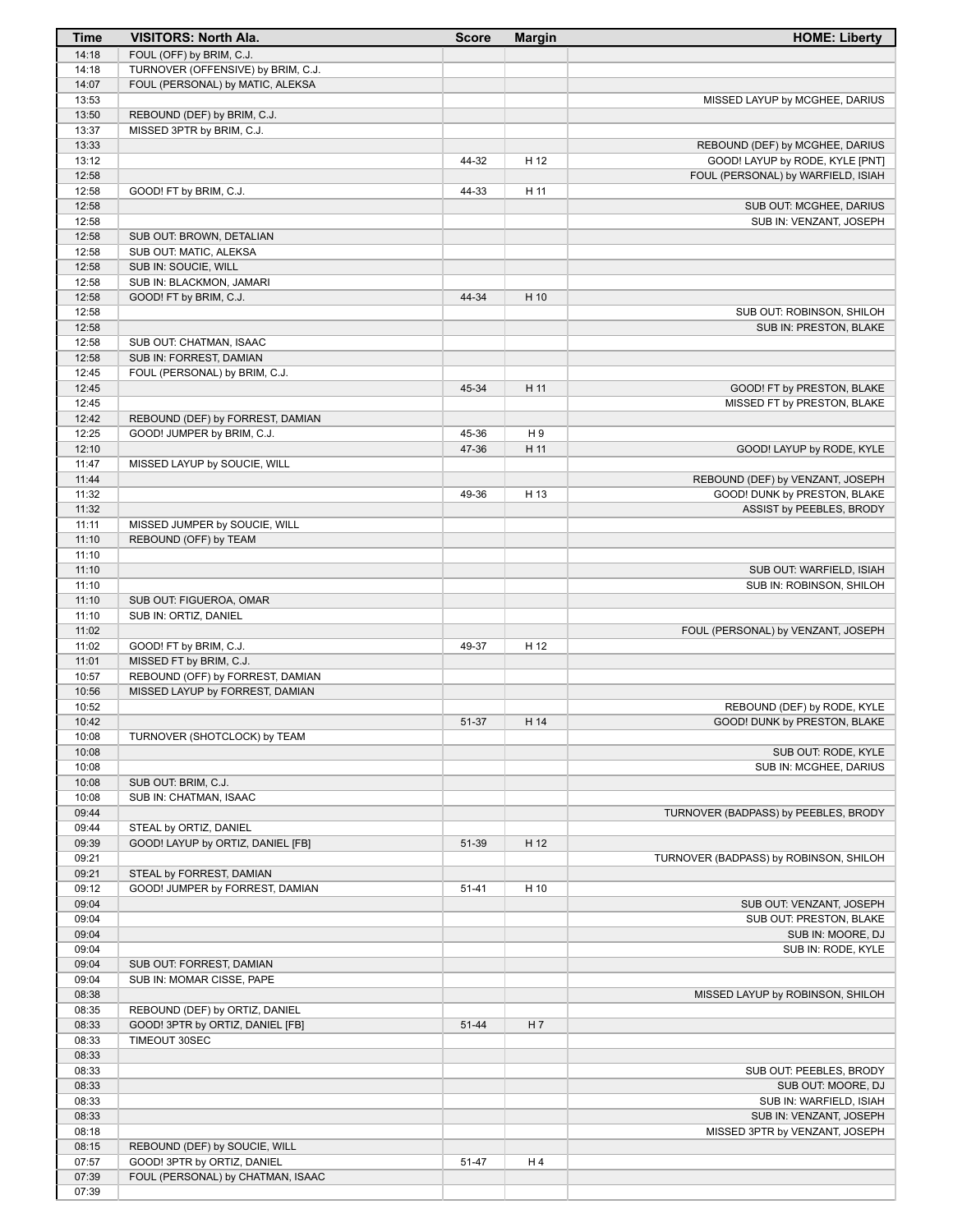| <b>Time</b>    | <b>VISITORS: North Ala.</b>                                       | <b>Score</b> | <b>Margin</b>  | <b>HOME: Liberty</b>                                        |
|----------------|-------------------------------------------------------------------|--------------|----------------|-------------------------------------------------------------|
| 07:39          |                                                                   | 52-47        | H <sub>5</sub> | GOOD! FT by VENZANT, JOSEPH                                 |
| 07:39          |                                                                   | 53-47        | H <sub>6</sub> | GOOD! FT by VENZANT, JOSEPH                                 |
| 07:19          | MISSED 3PTR by ORTIZ, DANIEL                                      |              |                |                                                             |
| 07:15          |                                                                   |              |                | REBOUND (DEF) by VENZANT, JOSEPH                            |
| 06:58          |                                                                   | 56-47        | H <sub>9</sub> | GOOD! 3PTR by MCGHEE, DARIUS                                |
| 06:58<br>06:30 | MISSED JUMPER by BLACKMON, JAMARI                                 |              |                | ASSIST by RODE, KYLE                                        |
| 06:26          |                                                                   |              |                | REBOUND (DEF) by VENZANT, JOSEPH                            |
| 06:18          |                                                                   | 58-47        | H 11           | GOOD! LAYUP by RODE, KYLE [PNT]                             |
| 05:55          | MISSED 3PTR by ORTIZ, DANIEL                                      |              |                |                                                             |
| 05:50          |                                                                   |              |                | REBOUND (DEF) by RODE, KYLE                                 |
| 05:37          |                                                                   |              |                | MISSED 3PTR by MCGHEE, DARIUS                               |
| 05:33          | REBOUND (DEF) by MOMAR CISSE, PAPE                                |              |                |                                                             |
| 05:23          | MISSED LAYUP by ORTIZ, DANIEL                                     |              |                |                                                             |
| 05:19<br>05:08 | FOUL (PERSONAL) by MOMAR CISSE, PAPE                              |              |                | REBOUND (DEF) by RODE, KYLE                                 |
| 05:08          |                                                                   |              |                | SUB OUT: WARFIELD, ISIAH                                    |
| 05:08          |                                                                   |              |                | SUB IN: PEEBLES, BRODY                                      |
| 05:08          | SUB OUT: SOUCIE, WILL                                             |              |                |                                                             |
| 05:08          | SUB OUT: MOMAR CISSE, PAPE                                        |              |                |                                                             |
| 05:08          | SUB IN: BRIM, C.J.                                                |              |                |                                                             |
| 05:08          | SUB IN: FORREST, DAMIAN                                           |              |                |                                                             |
| 04:49          |                                                                   | 60-47        | H 13           | GOOD! JUMPER by RODE, KYLE                                  |
| 04:49<br>04:49 | SUB OUT: BLACKMON, JAMARI                                         |              |                | TIMEOUT 30SEC                                               |
| 04:49          | SUB OUT: CHATMAN, ISAAC                                           |              |                |                                                             |
| 04:49          | SUB IN: BROWN, DETALIAN                                           |              |                |                                                             |
| 04:49          | SUB IN: MATIC, ALEKSA                                             |              |                |                                                             |
| 04:39          | TURNOVER (LOSTBALL) by BRIM, C.J.                                 |              |                |                                                             |
| 04:39          |                                                                   |              |                | STEAL by VENZANT, JOSEPH                                    |
| 04:36          | FOUL (PERSONAL) by FORREST, DAMIAN                                |              |                |                                                             |
| 04:36          |                                                                   |              |                | SUB OUT: MCGHEE, DARIUS                                     |
| 04:36          |                                                                   |              |                | SUB IN: PRESTON, BLAKE                                      |
| 04:36<br>04:35 |                                                                   | 61-47        | H 14           | GOOD! FT by VENZANT, JOSEPH<br>MISSED FT by VENZANT, JOSEPH |
| 04:33          | REBOUND (DEF) by FORREST, DAMIAN                                  |              |                |                                                             |
| 04:08          | MISSED LAYUP by BRIM, C.J.                                        |              |                |                                                             |
| 04:04          |                                                                   |              |                | REBOUND (DEF) by PRESTON, BLAKE                             |
| 03:55          |                                                                   |              |                | TURNOVER (BADPASS) by RODE, KYLE                            |
| 03:55          | STEAL by BRIM, C.J.                                               |              |                |                                                             |
| 03:49          |                                                                   |              |                | FOUL (PERSONAL) by ROBINSON, SHILOH                         |
| 03:49<br>03:49 |                                                                   |              |                | SUB OUT: PRESTON, BLAKE                                     |
| 03:49          |                                                                   |              |                | SUB IN: MCGHEE, DARIUS                                      |
| 03:45          | MISSED 3PTR by MATIC, ALEKSA                                      |              |                |                                                             |
| 03:40          | REBOUND (OFF) by FORREST, DAMIAN                                  |              |                |                                                             |
| 03:37          | MISSED 3PTR by ORTIZ, DANIEL                                      |              |                |                                                             |
| 03:34          |                                                                   |              |                | REBOUND (DEF) by VENZANT, JOSEPH                            |
| 03:13          |                                                                   |              |                | MISSED LAYUP by RODE, KYLE                                  |
| 03:09          | REBOUND (DEF) by FORREST, DAMIAN<br>MISSED LAYUP by ORTIZ, DANIEL |              |                |                                                             |
| 03:03<br>03:03 |                                                                   |              |                | REBOUND (DEF) by TEAM                                       |
| 03:03          | FOUL (PERSONAL) by FORREST, DAMIAN                                |              |                |                                                             |
| 03:03          | SUB OUT: MATIC, ALEKSA                                            |              |                |                                                             |
| 03:03          | SUB IN: SOUCIE, WILL                                              |              |                |                                                             |
| 03:03          |                                                                   | 62-47        | H 15           | GOOD! FT by RODE, KYLE                                      |
| 03:03          |                                                                   | 63-47        | H 16           | GOOD! FT by RODE, KYLE                                      |
| 02:43          |                                                                   |              |                | FOUL (PERSONAL) by VENZANT, JOSEPH                          |
| 02:43<br>02:43 | MISSED FT by SOUCIE, WILL<br>REBOUND (OFF) by TEAM                |              |                |                                                             |
| 02:43          | GOOD! FT by SOUCIE, WILL                                          | 63-48        | H 15           |                                                             |
| 02:30          |                                                                   |              |                | MISSED LAYUP by MCGHEE, DARIUS                              |
| 02:30          | BLOCK by FORREST, DAMIAN                                          |              |                |                                                             |
| 02:25          | REBOUND (DEF) by FORREST, DAMIAN                                  |              |                |                                                             |
| 02:21          | MISSED LAYUP by BROWN, DETALIAN                                   |              |                |                                                             |
| 02:21          |                                                                   |              |                | BLOCK by ROBINSON, SHILOH                                   |
| 02:16          |                                                                   |              |                | REBOUND (DEF) by MCGHEE, DARIUS                             |
| 02:02<br>02:02 |                                                                   | 66-48        | H 18           | GOOD! 3PTR by MCGHEE, DARIUS<br>ASSIST by RODE, KYLE        |
| 01:41          |                                                                   |              |                | FOUL (PERSONAL) by PEEBLES, BRODY                           |
| 01:41          |                                                                   |              |                | SUB OUT: MCGHEE, DARIUS                                     |
| 01:41          |                                                                   |              |                | SUB IN: MOORE, DJ                                           |
| 01:41          | GOOD! FT by SOUCIE, WILL                                          | 66-49        | H 17           |                                                             |
| 01:41          | SUB OUT: FORREST, DAMIAN                                          |              |                |                                                             |
| 01:41          | SUB IN: BLACKMON, JAMARI                                          |              |                |                                                             |
| 01:41          | SUB OUT: BROWN, DETALIAN                                          |              |                |                                                             |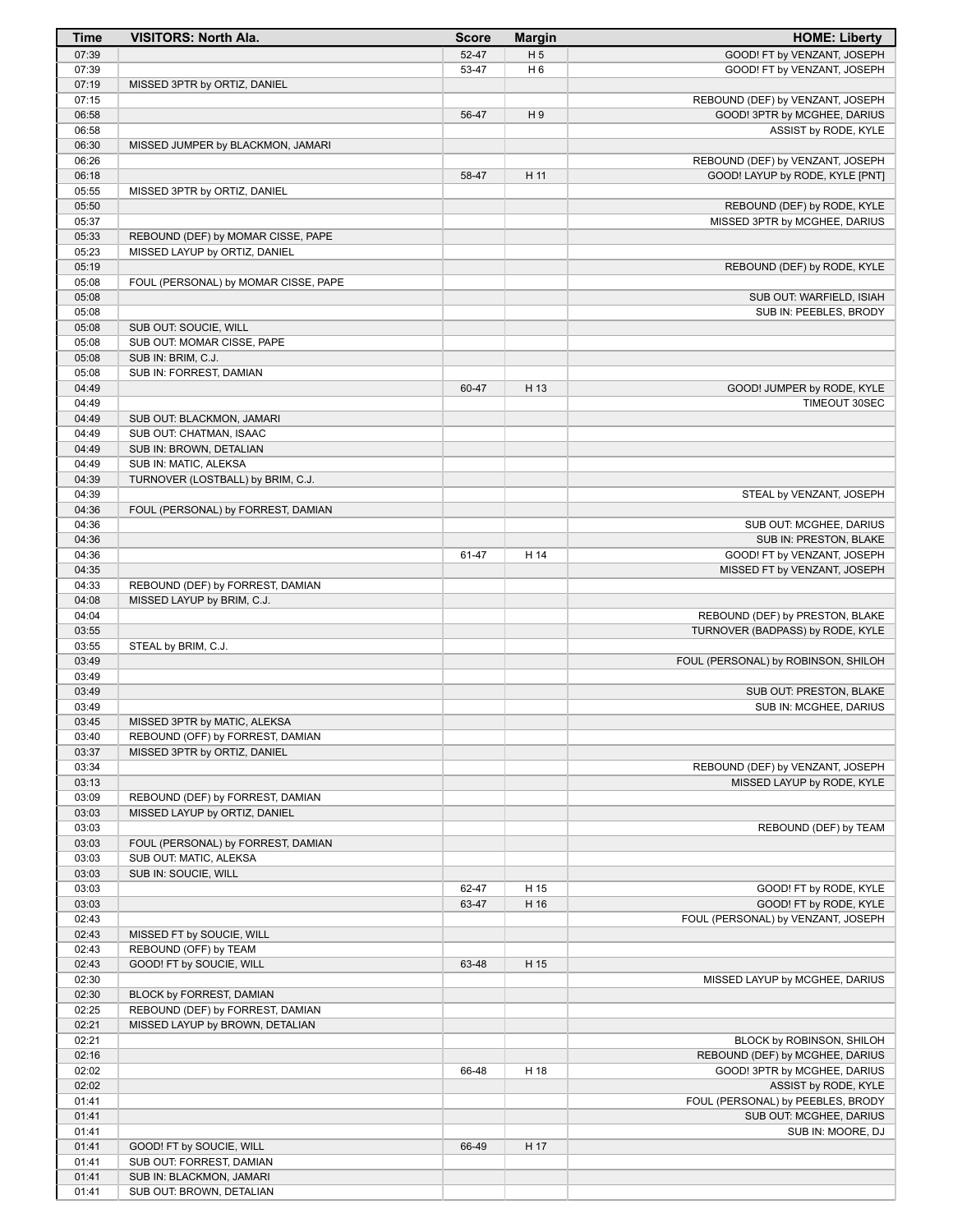| <b>Time</b> | <b>VISITORS: North Ala.</b>     | <b>Score</b> | <b>Margin</b> | <b>HOME: Liberty</b>              |
|-------------|---------------------------------|--------------|---------------|-----------------------------------|
| 01:41       | SUB IN: CHATMAN, ISAAC          |              |               |                                   |
| 01:40       | MISSED FT by SOUCIE, WILL       |              |               |                                   |
| 01:38       |                                 |              |               | REBOUND (DEF) by ROBINSON, SHILOH |
| 01:12       |                                 | 69-49        | H 20          | GOOD! 3PTR by ROBINSON, SHILOH    |
| 01:12       |                                 |              |               | ASSIST by RODE, KYLE              |
| 00:53       | GOOD! JUMPER by CHATMAN, ISAAC  | 69-51        | H 18          |                                   |
| 00:46       |                                 |              |               | TIMEOUT 30SEC                     |
| 00:46       |                                 |              |               | SUB OUT: VENZANT, JOSEPH          |
| 00:46       |                                 |              |               | SUB OUT: ROBINSON, SHILOH         |
| 00:46       |                                 |              |               | SUB IN: BURGGRAF, STEPHEN         |
| 00:46       |                                 |              |               | SUB IN: JACKSON, JONATHAN         |
| 00:35       |                                 | $72 - 51$    | H 21          | GOOD! 3PTR by RODE, KYLE          |
| 00:35       |                                 |              |               | ASSIST by PEEBLES, BRODY          |
| 00:24       | GOOD! LAYUP by BRIM, C.J. [PNT] | 72-53        | H 19          |                                   |

# **North Ala. 53, Liberty 72**

| <b>Points (This Period)</b> | <b>UNA</b>     | LIB            |
|-----------------------------|----------------|----------------|
| In the Paint                |                | 16             |
| Off Turns                   |                |                |
| 2nd Chance                  |                |                |
| <b>Fast Break</b>           |                |                |
| Bench                       | 11             |                |
| Per Poss                    | 0.853<br>14/34 | 1.088<br>17/34 |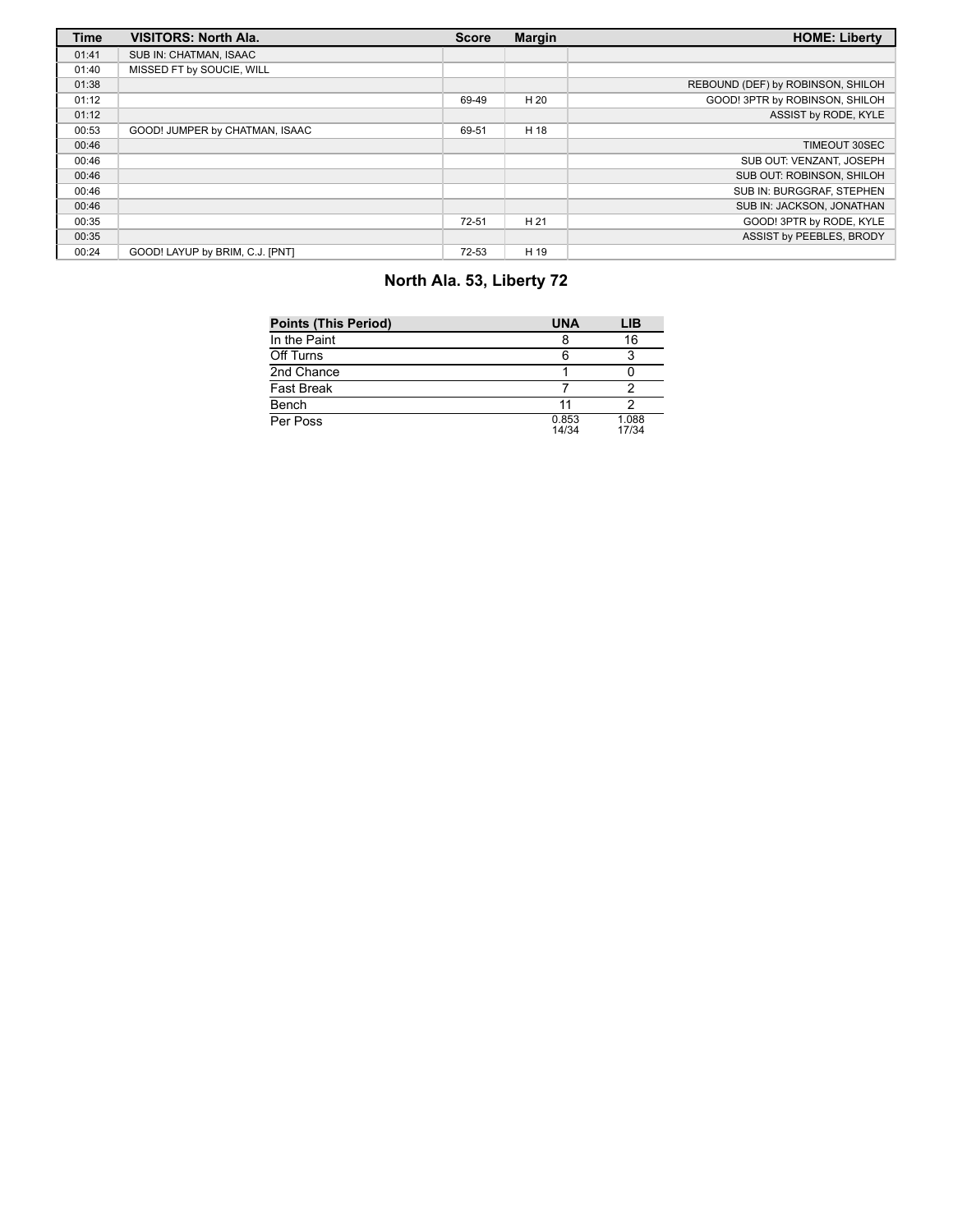### **Official Scoring/Possession Reference Chart North Ala. vs Liberty Period 1 January 27, 2022 at Liberty Arena (Hiepler Court) - Lynchburg, Va.**



#### **Period 1**

<mark>Starters :</mark><br>North Ala.: 0 SOUCIE,WILL (G); 2 ORTIZ,DANIEL (G); 3 BLACKMON,JAMARI (G); 12 CHATMAN,ISAAC (F); 33 FORREST,DAMIAN (F);<br>Liberty: 2 MCGHEE,DARIUS (G); 22 RODE,KYLE (F); 23 VENZANT,JOSEPH (G); 32 PRESTON,BLAKE (F

| <b>Time</b> | <b>VISITORS: North Ala.</b>          | <b>Score</b> | <b>Margin</b>  | <b>HOME: Liberty</b>                 |
|-------------|--------------------------------------|--------------|----------------|--------------------------------------|
| 19:32       | GOOD! LAYUP by BLACKMON, JAMARI      | $0 - 2$      | V <sub>2</sub> |                                      |
| 19:02       |                                      | $2 - 2$      | T              | GOOD! JUMPER by PRESTON, BLAKE [PNT] |
| 16:40       |                                      | $3 - 2$      | H1             | GOOD! FT by RODE, KYLE               |
| 16:40       |                                      | $4 - 2$      | H <sub>2</sub> | GOOD! FT by RODE, KYLE               |
| 16:14       |                                      | $6-2$        | H <sub>4</sub> | GOOD! LAYUP by ROBINSON, SHILOH      |
| 15:27       | GOOD! LAYUP by SOUCIE, WILL [PNT]    | $6-4$        | H <sub>2</sub> |                                      |
| 14:28       | GOOD! LAYUP by SOUCIE, WILL          | $6-6$        | $\mathsf{T}$   |                                      |
| 12:53       |                                      | $9-6$        | H <sub>3</sub> | GOOD! 3PTR by PEEBLES, BRODY         |
| 12:27       | GOOD! 3PTR by BRIM, C.J.             | $9 - 9$      | T              |                                      |
| 12:10       |                                      | $10-9$       | H1             | GOOD! FT by PRESTON, BLAKE           |
| 12:10       |                                      | $11-9$       | H <sub>2</sub> | GOOD! FT by PRESTON, BLAKE           |
| 11:44       | GOOD! JUMPER by BROWN, DETALIAN      | $11 - 11$    | $\mathsf{T}$   |                                      |
| 11:10       |                                      | $14 - 11$    | $H_3$          | GOOD! 3PTR by ROBINSON, SHILOH       |
| 10:43       |                                      | $16 - 11$    | H <sub>5</sub> | GOOD! LAYUP by PRESTON, BLAKE [PNT]  |
| 09:37       |                                      | $18 - 11$    | H <sub>7</sub> | GOOD! LAYUP by PRESTON, BLAKE        |
| 09:08       | GOOD! LAYUP by BLACKMON, JAMARI      | 18-13        | H <sub>5</sub> |                                      |
| 09:03       |                                      | 19-13        | H <sub>6</sub> | GOOD! FT by ROBINSON, SHILOH         |
| 09:03       |                                      | $20 - 13$    | H <sub>7</sub> | GOOD! FT by ROBINSON, SHILOH         |
| 08:24       |                                      | $22 - 13$    | H9             | GOOD! LAYUP by PEEBLES, BRODY        |
| 08:13       | GOOD! LAYUP by FORREST, DAMIAN [PNT] | $22 - 15$    | H 7            |                                      |
| 06:46       |                                      | 24-15        | H9             | GOOD! LAYUP by MCGHEE, DARIUS [PNT]  |
| 06:05       |                                      | $25 - 15$    | H 10           | GOOD! FT by PEEBLES, BRODY           |
| 06:05       |                                      | $26 - 15$    | H 11           | GOOD! FT by PEEBLES, BRODY           |
| 05:05       |                                      | 28-15        | H 13           | GOOD! LAYUP by PEEBLES, BRODY        |
| 03:13       | GOOD! 3PTR by BROWN, DETALIAN [FB]   | 28-18        | H 10           |                                      |
| 02:03       |                                      | $31 - 18$    | H 13           | GOOD! 3PTR by MCGHEE, DARIUS         |
| 01:45       | GOOD! 3PTR by MATIC, ALEKSA          | $31 - 21$    | H 10           |                                      |
| 01:32       |                                      | $33 - 21$    | H 12           | GOOD! LAYUP by MCGHEE, DARIUS [PNT]  |
| 00:35       |                                      | $35 - 21$    | H 14           | GOOD! LAYUP by RODE, KYLE            |
| 00:08       | GOOD! 3PTR by BLACKMON, JAMARI       | 35-24        | H 11           |                                      |

**North Ala. 24, Liberty 35**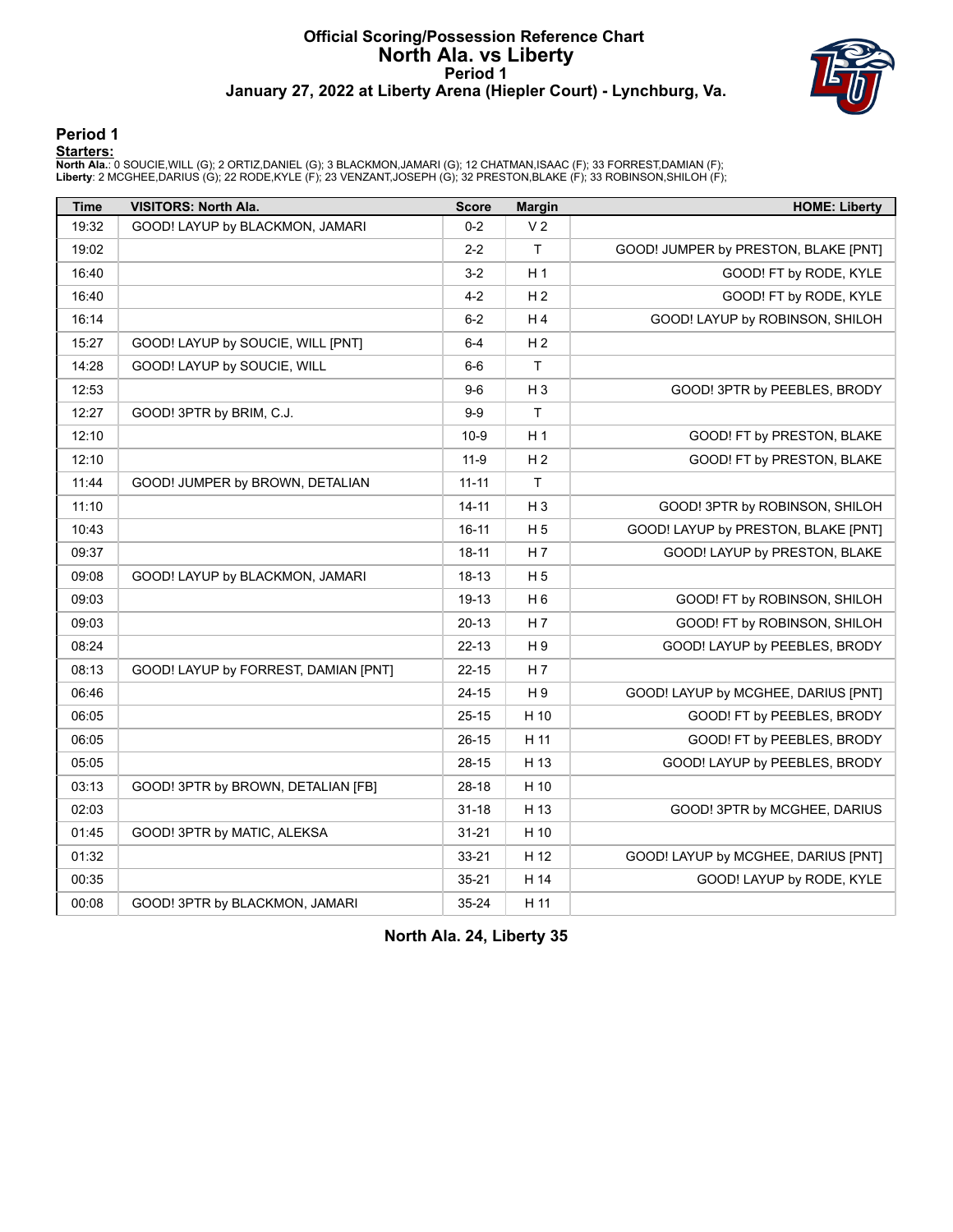### **Official Scoring/Possession Reference Chart North Ala. vs Liberty Period 2 January 27, 2022 at Liberty Arena (Hiepler Court) - Lynchburg, Va.**



#### **Period 2**

<mark>Starters :</mark><br>North Ala.: 0 SOUCIE,WILL (G); 2 ORTIZ,DANIEL (G); 3 BLACKMON,JAMARI (G); 12 CHATMAN,ISAAC (F); 33 FORREST,DAMIAN (F);<br>Liberty: 2 MCGHEE,DARIUS (G); 22 RODE,KYLE (F); 23 VENZANT,JOSEPH (G); 32 PRESTON,BLAKE (F

| <b>Time</b> | <b>VISITORS: North Ala.</b>       | <b>Score</b> | <b>Margin</b>  | <b>HOME: Liberty</b>                |
|-------------|-----------------------------------|--------------|----------------|-------------------------------------|
| 18:48       | GOOD! FT by BLACKMON, JAMARI      | 35-25        | H 10           |                                     |
| 18:48       | GOOD! FT by BLACKMON, JAMARI      | 35-26        | H 9            |                                     |
| 18:18       |                                   | 37-26        | H 11           | GOOD! LAYUP by MCGHEE, DARIUS [FB]  |
| 18:06       | GOOD! LAYUP by BLACKMON, JAMARI   | 37-28        | H9             |                                     |
| 17:19       |                                   | 39-28        | H 11           | GOOD! LAYUP by MCGHEE, DARIUS [PNT] |
| 17:19       |                                   | 40-28        | H 12           | GOOD! FT by MCGHEE, DARIUS          |
| 15:41       | GOOD! LAYUP by BRIM, C.J. [FB]    | 40-30        | H 10           |                                     |
| 14:44       | GOOD! FT by BRIM, C.J.            | 40-31        | H 9            |                                     |
| 14:44       | GOOD! FT by BRIM, C.J.            | 40-32        | H <sub>8</sub> |                                     |
| 14:26       |                                   | 42-32        | H 10           | GOOD! LAYUP by WARFIELD, ISIAH      |
| 13:12       |                                   | 44-32        | H 12           | GOOD! LAYUP by RODE, KYLE [PNT]     |
| 12:58       | GOOD! FT by BRIM, C.J.            | 44-33        | H 11           |                                     |
| 12:58       | GOOD! FT by BRIM, C.J.            | 44-34        | H 10           |                                     |
| 12:45       |                                   | 45-34        | H 11           | GOOD! FT by PRESTON, BLAKE          |
| 12:25       | GOOD! JUMPER by BRIM, C.J.        | 45-36        | H9             |                                     |
| 12:10       |                                   | 47-36        | H 11           | GOOD! LAYUP by RODE, KYLE           |
| 11:32       |                                   | 49-36        | H 13           | GOOD! DUNK by PRESTON, BLAKE        |
| 11:02       | GOOD! FT by BRIM, C.J.            | 49-37        | H 12           |                                     |
| 10:42       |                                   | 51-37        | H 14           | GOOD! DUNK by PRESTON, BLAKE        |
| 09:39       | GOOD! LAYUP by ORTIZ, DANIEL [FB] | 51-39        | H 12           |                                     |
| 09:12       | GOOD! JUMPER by FORREST, DAMIAN   | 51-41        | H 10           |                                     |
| 08:33       | GOOD! 3PTR by ORTIZ, DANIEL [FB]  | 51-44        | H 7            |                                     |
| 07:57       | GOOD! 3PTR by ORTIZ, DANIEL       | 51-47        | H 4            |                                     |
| 07:39       |                                   | 52-47        | H <sub>5</sub> | GOOD! FT by VENZANT, JOSEPH         |
| 07:39       |                                   | 53-47        | H <sub>6</sub> | GOOD! FT by VENZANT, JOSEPH         |
| 06:58       |                                   | 56-47        | H9             | GOOD! 3PTR by MCGHEE, DARIUS        |
| 06:18       |                                   | 58-47        | H 11           | GOOD! LAYUP by RODE, KYLE [PNT]     |
| 04:49       |                                   | 60-47        | H 13           | GOOD! JUMPER by RODE, KYLE          |
| 04:36       |                                   | 61-47        | H 14           | GOOD! FT by VENZANT, JOSEPH         |
| 03:03       |                                   | 62-47        | H 15           | GOOD! FT by RODE, KYLE              |
| 03:03       |                                   | 63-47        | H 16           | GOOD! FT by RODE, KYLE              |
| 02:43       | GOOD! FT by SOUCIE, WILL          | 63-48        | H 15           |                                     |
| 02:02       |                                   | 66-48        | H 18           | GOOD! 3PTR by MCGHEE, DARIUS        |
| 01:41       | GOOD! FT by SOUCIE, WILL          | 66-49        | H 17           |                                     |
| 01:12       |                                   | 69-49        | H 20           | GOOD! 3PTR by ROBINSON, SHILOH      |
| 00:53       | GOOD! JUMPER by CHATMAN, ISAAC    | 69-51        | H 18           |                                     |
| 00:35       |                                   | 72-51        | H 21           | GOOD! 3PTR by RODE, KYLE            |
| 00:24       | GOOD! LAYUP by BRIM, C.J. [PNT]   | 72-53        | H 19           |                                     |

**North Ala. 53, Liberty 72**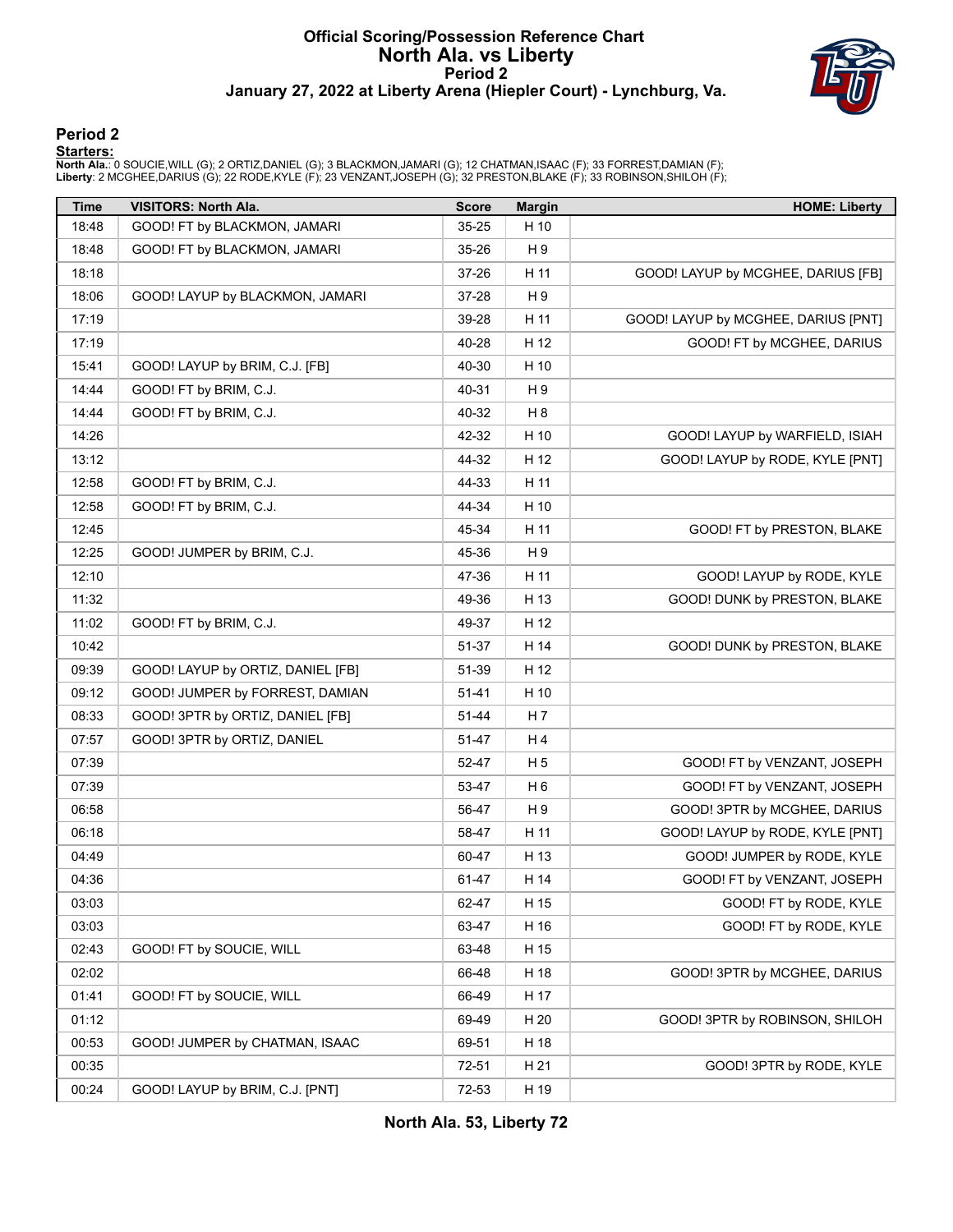# **Official Substitutions Log North Ala. vs Liberty Period 1**



#### **January 27, 2022 at Liberty Arena (Hiepler Court) - Lynchburg, Va.**

| <b>VISITORS: North Ala.</b>   | <b>Time</b> | <b>Score</b> | <b>HOME: Liberty</b>       |
|-------------------------------|-------------|--------------|----------------------------|
| 0 SOUCIE, WILL                |             |              | 2 MCGHEE, DARIUS           |
| 2 ORTIZ, DANIEL               |             |              | 22 RODE, KYLE              |
| 3 BLACKMON, JAMARI            |             |              | 23 VENZANT, JOSEPH         |
| 12 CHATMAN, ISAAC             |             |              | 32 PRESTON, BLAKE          |
| 33 FORREST, DAMIAN            |             |              | 33 ROBINSON, SHILOH        |
|                               | 16:40       | $2 - 3$      | SUB OUT: VENZANT, JOSEPH   |
|                               | 16:40       |              | SUB OUT: PRESTON, BLAKE    |
|                               | 16:40       |              | SUB IN: PEEBLES, BRODY     |
|                               | 16:40       |              | SUB IN: WARFIELD, ISIAH    |
|                               | 13:39       | $6-6$        | SUB OUT: RODE, KYLE        |
|                               | 13:39       |              | SUB IN: PRESTON, BLAKE     |
| SUB OUT: 2 ORTIZ, DANIEL      | 13:39       |              |                            |
| SUB OUT: 3 BLACKMON, JAMARI   | 13:39       |              |                            |
| SUB OUT: 33 FORREST.DAMIAN    | 13:39       |              |                            |
| SUB IN: 1 BROWN, DETALIAN     | 13:39       |              |                            |
| SUB IN: 11 BRIM, C.J.         | 13:39       |              |                            |
| SUB IN: 35 MOMAR CISSE, PAPE  | 13:39       |              |                            |
|                               | 13:09       | $6-6$        | SUB OUT: WARFIELD, ISIAH   |
|                               | 13:09       |              | SUB IN: JACKSON, JONATHAN  |
|                               | 12:10       | $9 - 10$     | SUB OUT: MCGHEE, DARIUS    |
|                               | 12:10       |              | SUB IN: MOORE, DJ          |
|                               | 11:22       | $11 - 11$    | SUB OUT: JACKSON, JONATHAN |
|                               | 11:22       |              | SUB IN: MCGHEE, DARIUS     |
| SUB OUT: 0 SOUCIE, WILL       | 11:22       |              |                            |
| SUB OUT: 12 CHATMAN, ISAAC    | 11:22       |              |                            |
| SUB IN: 3 BLACKMON, JAMARI    | 11:22       |              |                            |
| SUB IN: 34 HOWELL, DALLAS     | 11:22       |              |                            |
| SUB OUT: 1 BROWN, DETALIAN    | 09:35       | $11 - 18$    |                            |
| SUB IN: 0 SOUCIE, WILL        | 09:35       |              |                            |
|                               | 09:35       |              | SUB OUT: MOORE, DJ         |
|                               | 09:35       |              | SUB OUT: PRESTON, BLAKE    |
|                               | 09:35       |              | SUB IN: RODE, KYLE         |
|                               | 09:35       |              | SUB IN: VENZANT, JOSEPH    |
| SUB OUT: 35 MOMAR CISSE, PAPE | 09:03       | 13-19        |                            |
| SUB IN: 33 FORREST, DAMIAN    | 09:03       |              |                            |
| SUB OUT: 34 HOWELL, DALLAS    | 08:13       | $15 - 22$    |                            |
| SUB IN: 12 CHATMAN, ISAAC     | 08:13       |              |                            |
|                               | 08:13       |              | SUB OUT: ROBINSON, SHILOH  |
|                               | 08:13       |              | SUB IN: PRESTON, BLAKE     |
| SUB OUT: 11 BRIM, C.J.        | 08:11       | $15 - 22$    |                            |
| SUB IN: 2 ORTIZ, DANIEL       | 08:11       |              |                            |
|                               | 06:05       | 15-25        | SUB OUT: PRESTON, BLAKE    |
|                               | 06:05       |              | SUB IN: ROBINSON, SHILOH   |
| SUB OUT: 0 SOUCIE, WILL       | 06:05       |              |                            |
| SUB OUT: 2 ORTIZ, DANIEL      | 06:05       |              |                            |
| SUB IN: 1 BROWN, DETALIAN     | 06:05       |              |                            |
| SUB IN: 11 BRIM, C.J.         | 06:05       |              |                            |
|                               | 04:46       | 15-28        | SUB OUT: PEEBLES, BRODY    |
|                               | 04:46       |              | SUB OUT: RODE, KYLE        |
|                               | 04:46       |              | SUB IN: WARFIELD, ISIAH    |
|                               | 04:46       |              | SUB IN: PRESTON, BLAKE     |
|                               | 03:45       | 15-28        | SUB OUT: WARFIELD, ISIAH   |
|                               | 03:45       |              | SUB IN: PEEBLES, BRODY     |
| SUB OUT: 3 BLACKMON, JAMARI   | 03:45       |              |                            |
| SUB IN: 24 MATIC, ALEKSA      | 03:45       |              |                            |
|                               | 01:11       | 21-33        | SUB OUT: VENZANT, JOSEPH   |
|                               | 01:11       |              | SUB OUT: ROBINSON, SHILOH  |
|                               | 01:11       |              | SUB IN: MOORE, DJ          |
|                               | 01:11       |              | SUB IN: RODE, KYLE         |
| SUB OUT: 11 BRIM, C.J.        | 01:11       |              |                            |
| SUB IN: 3 BLACKMON, JAMARI    | 01:11       |              |                            |

**North Ala. 24, Liberty 35**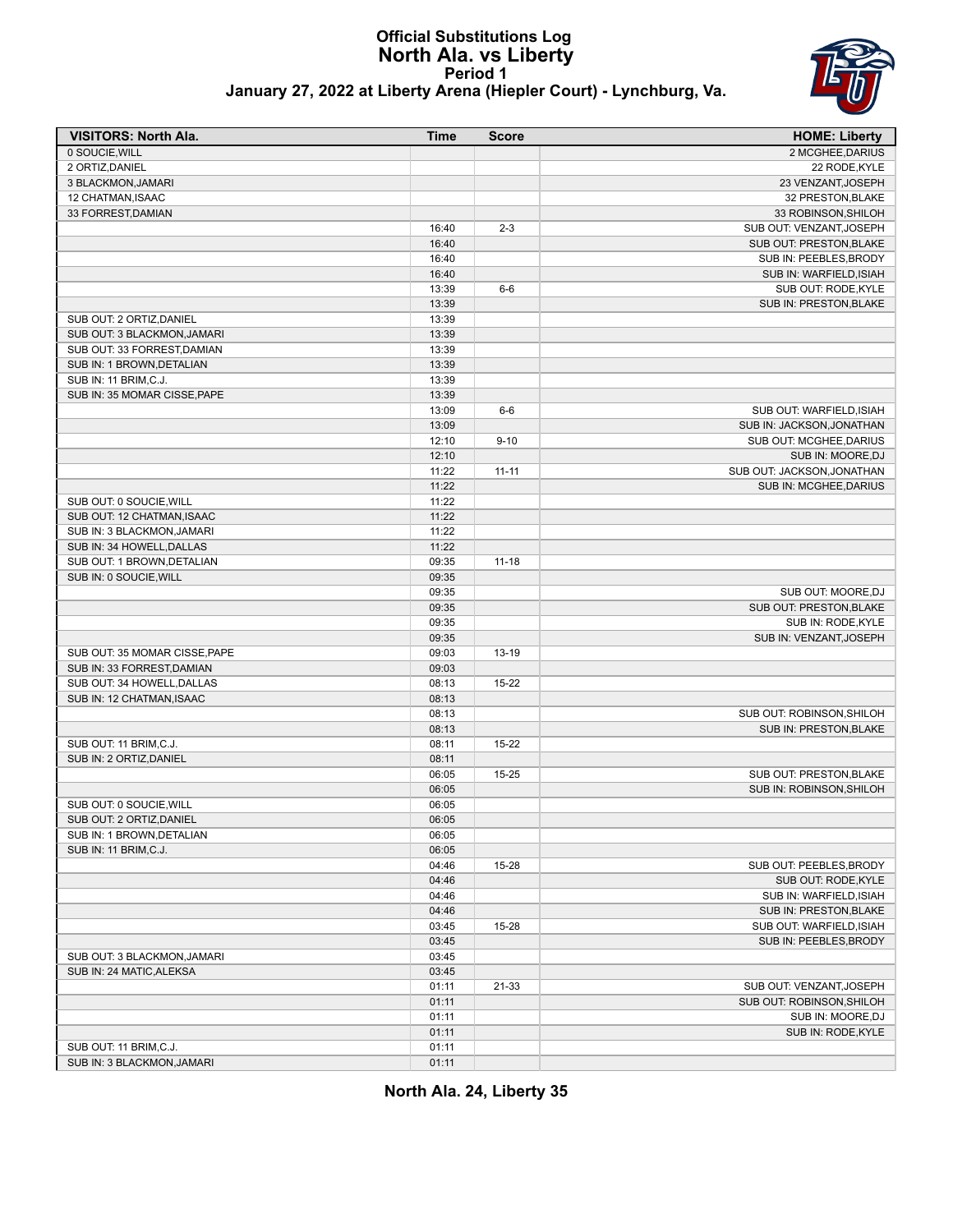#### **Official Substitutions Log North Ala. vs Liberty Period 2 January 27, 2022 at Liberty Arena (Hiepler Court) - Lynchburg, Va.**



| <b>VISITORS: North Ala.</b>                               | Time           | <b>Score</b>             | <b>HOME: Liberty</b>      |
|-----------------------------------------------------------|----------------|--------------------------|---------------------------|
| 0 SOUCIE, WILL                                            |                |                          | 2 MCGHEE, DARIUS          |
| 2 ORTIZ, DANIEL                                           |                |                          | 22 RODE, KYLE             |
| 3 BLACKMON, JAMARI                                        |                |                          | 23 VENZANT, JOSEPH        |
| 12 CHATMAN, ISAAC                                         |                |                          | 32 PRESTON, BLAKE         |
| 33 FORREST, DAMIAN                                        |                |                          | 33 ROBINSON, SHILOH       |
|                                                           | 20:00          | $\overline{\phantom{a}}$ | SUB OUT: PEEBLES, BRODY   |
|                                                           | 20:00          |                          | SUB OUT: MOORE, DJ        |
|                                                           | 20:00          |                          | SUB IN: VENZANT, JOSEPH   |
| SUB OUT: 1 BROWN, DETALIAN                                | 20:00<br>20:00 |                          | SUB IN: ROBINSON, SHILOH  |
| SUB OUT: 24 MATIC, ALEKSA                                 | 20:00          |                          |                           |
| SUB IN: 0 SOUCIE, WILL                                    | 20:00          |                          |                           |
| SUB IN: 2 ORTIZ, DANIEL                                   | 20:00          |                          |                           |
|                                                           | 17:19          | 28-39                    | SUB OUT: PRESTON, BLAKE   |
|                                                           | 17:19          |                          | SUB IN: PEEBLES, BRODY    |
| SUB OUT: 3 BLACKMON, JAMARI                               | 16:52          | 28-40                    |                           |
| SUB IN: 11 BRIM, C.J.                                     | 16:52          |                          |                           |
| SUB OUT: 2 ORTIZ, DANIEL                                  | 16:26          | 28-40                    |                           |
| SUB IN: 1 BROWN, DETALIAN                                 | 16:26          |                          |                           |
|                                                           | 14:44          | $30 - 40$                | SUB OUT: VENZANT, JOSEPH  |
|                                                           | 14:44          |                          | SUB IN: WARFIELD, ISIAH   |
| SUB OUT: 0 SOUCIE, WILL                                   | 14:44          |                          |                           |
| SUB OUT: 33 FORREST, DAMIAN                               | 14:44          |                          |                           |
| SUB IN: 4 FIGUEROA, OMAR                                  | 14:44          |                          |                           |
| SUB IN: 24 MATIC, ALEKSA                                  | 14:44          |                          |                           |
|                                                           | 12:58          | 33-44                    | SUB OUT: MCGHEE, DARIUS   |
|                                                           | 12:58          |                          | SUB IN: VENZANT, JOSEPH   |
| SUB OUT: 1 BROWN, DETALIAN                                | 12:58          |                          |                           |
| SUB OUT: 24 MATIC, ALEKSA                                 | 12:58          |                          |                           |
| SUB IN: 0 SOUCIE, WILL                                    | 12:58          |                          |                           |
| SUB IN: 3 BLACKMON, JAMARI                                | 12:58          |                          |                           |
|                                                           | 12:58          |                          | SUB OUT: ROBINSON, SHILOH |
|                                                           | 12:58          |                          | SUB IN: PRESTON, BLAKE    |
| SUB OUT: 12 CHATMAN, ISAAC                                | 12:58<br>12:58 |                          |                           |
| SUB IN: 33 FORREST, DAMIAN                                | 11:10          | 36-49                    | SUB OUT: WARFIELD, ISIAH  |
|                                                           | 11:10          |                          | SUB IN: ROBINSON, SHILOH  |
| SUB OUT: 4 FIGUEROA, OMAR                                 | 11:10          |                          |                           |
| SUB IN: 2 ORTIZ, DANIEL                                   | 11:10          |                          |                           |
|                                                           | 10:08          | 37-51                    | SUB OUT: RODE, KYLE       |
|                                                           | 10:08          |                          | SUB IN: MCGHEE, DARIUS    |
| SUB OUT: 11 BRIM, C.J.                                    | 10:08          |                          |                           |
| SUB IN: 12 CHATMAN, ISAAC                                 | 10:08          |                          |                           |
|                                                           | 09:04          | 41-51                    | SUB OUT: VENZANT, JOSEPH  |
|                                                           | 09:04          |                          | SUB OUT: PRESTON, BLAKE   |
|                                                           | 09:04          |                          | SUB IN: MOORE, DJ         |
|                                                           | 09:04          |                          | SUB IN: RODE, KYLE        |
| SUB OUT: 33 FORREST, DAMIAN                               | 09:04          |                          |                           |
| SUB IN: 35 MOMAR CISSE, PAPE                              | 09:04          |                          |                           |
|                                                           | 08:33          | 44-51                    | SUB OUT: PEEBLES, BRODY   |
|                                                           | 08:33          |                          | SUB OUT: MOORE, DJ        |
|                                                           | 08:33          |                          | SUB IN: WARFIELD, ISIAH   |
|                                                           | 08:33          |                          | SUB IN: VENZANT, JOSEPH   |
|                                                           | 05:08          | 47-58                    | SUB OUT: WARFIELD, ISIAH  |
|                                                           | 05:08          |                          | SUB IN: PEEBLES, BRODY    |
| SUB OUT: 0 SOUCIE, WILL                                   | 05:08          |                          |                           |
| SUB OUT: 35 MOMAR CISSE, PAPE                             | 05:08          |                          |                           |
| SUB IN: 11 BRIM, C.J.                                     | 05:08<br>05:08 |                          |                           |
| SUB IN: 33 FORREST, DAMIAN<br>SUB OUT: 3 BLACKMON, JAMARI | 04:49          | 47-60                    |                           |
| SUB OUT: 12 CHATMAN, ISAAC                                | 04:49          |                          |                           |
| SUB IN: 1 BROWN, DETALIAN                                 | 04:49          |                          |                           |
| SUB IN: 24 MATIC, ALEKSA                                  | 04:49          |                          |                           |
|                                                           | 04:36          | 47-60                    | SUB OUT: MCGHEE, DARIUS   |
|                                                           | 04:36          |                          | SUB IN: PRESTON, BLAKE    |
|                                                           | 03:49          | 47-61                    | SUB OUT: PRESTON, BLAKE   |
|                                                           | 03:49          |                          | SUB IN: MCGHEE, DARIUS    |
| SUB OUT: 24 MATIC, ALEKSA                                 | 03:03          | 47-61                    |                           |
| SUB IN: 0 SOUCIE, WILL                                    | 03:03          |                          |                           |